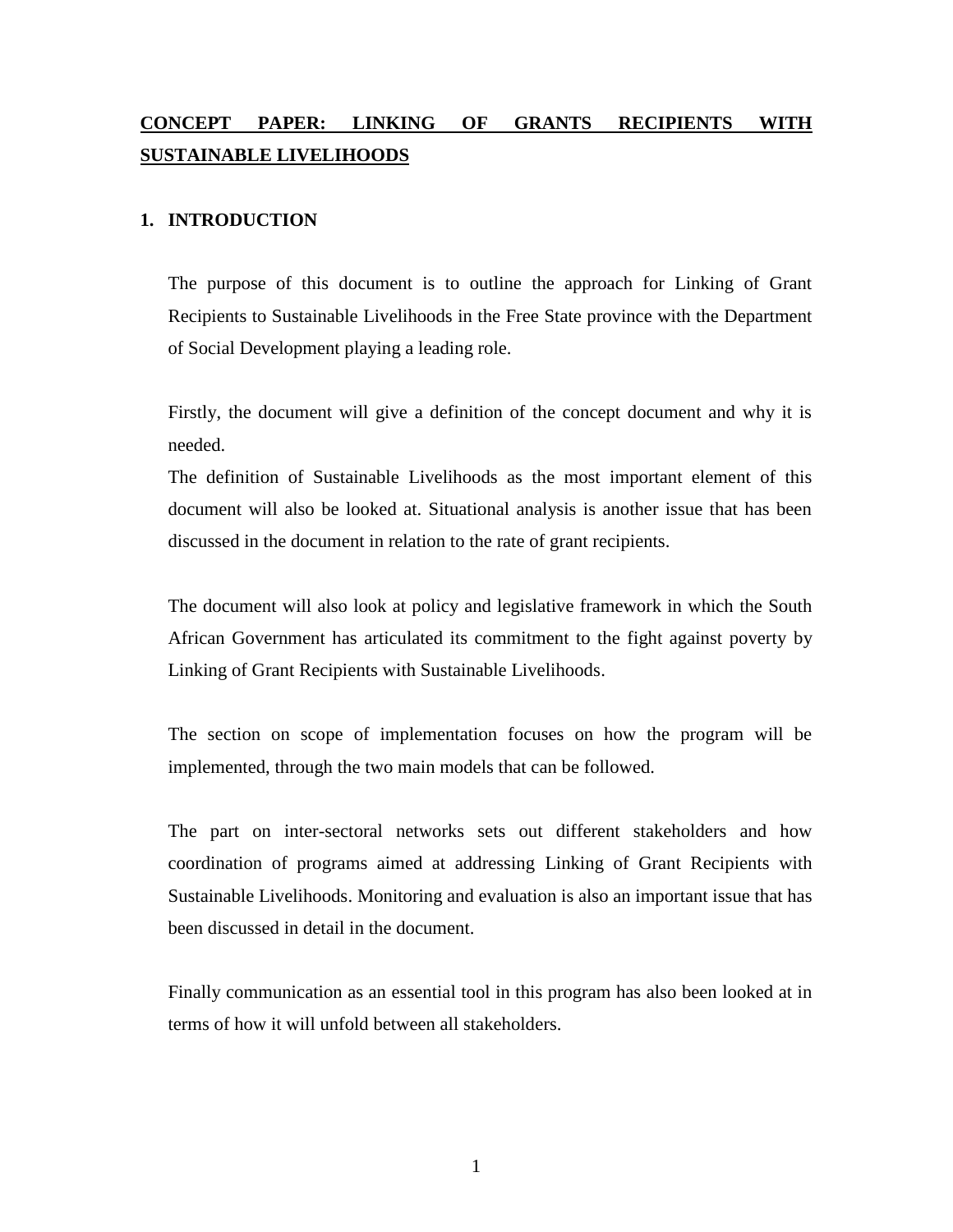The concept document Linking of Grant Recipients to Sustainable Livelihoods is therefore intended to be a guideline on how the program should be implemented and it is to be used by officials within the Free State Provincial Government and beneficiaries throughout the Free State Province. This concept document is in line with the vision and mission of the Department and other various policy documents and economic development strategies in which government has stated its commitment to poverty alleviation. These include Reconstruction and Development Programme (RDP), White Paper for Social Welfare, the Growth, Employment and Redistribution Strategy (GEAR), the Free State Growth and Development Strategy and Poverty Eradication Strategy for the Free State.

#### **2. CONCEPTUALIZATION**

 For the purpose of this document the following functional definition has been chosen. Concept document can be seen as a **document that stipulates the desired course of action and interaction which is to serve as a guideline in the allocation of resources necessary to realize societal goals and objectives.** This means therefore that a concept document sets guidelines that are important for common understanding of how the program should be implemented.

#### 2.1 **Linking of grants to sustainable livelihoods**

Social grants are one of the strategies employed by the South African government to fight poverty. In his state of the nation address, the President of South Africa, Thabo Mbeki emphasized the importance of linking of grants with Sustainable Livelihoods as one of the strategies to fight poverty in South Africa. This matter was also emphasized upon by the Premier of the Free State, Ms. Beatrice Marshoff during her state of the province address. The Programme of Action of the Free State Provincial Government, Social and Human Development Cluster (2007:5) has also identified the linking of grants with Sustainable Livelihoods as one of its objectives.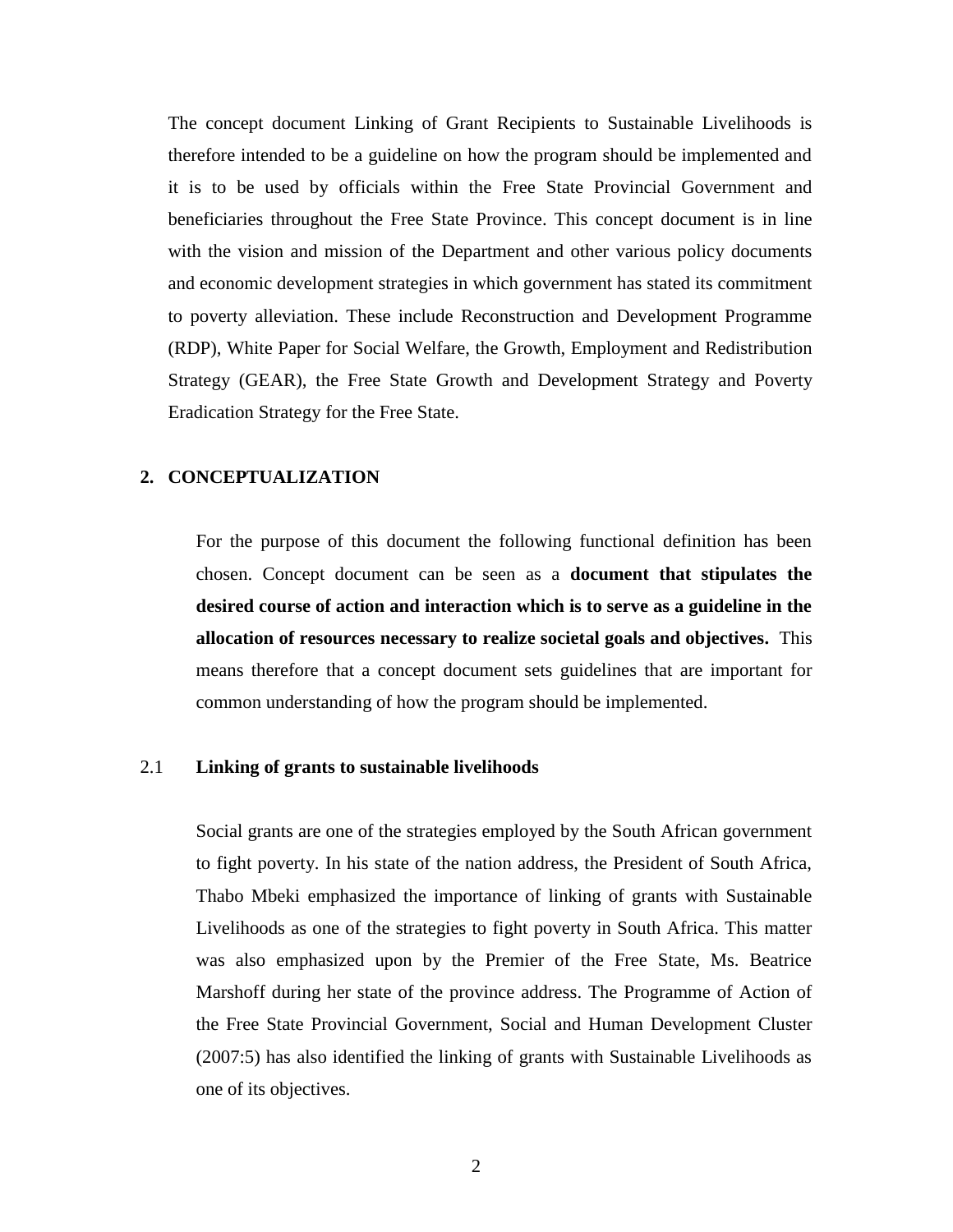The National Minister of Social Development, Dr. Zola Skweyiya in his 18 January 2007 statement indicated that, "There is a lack of proactive and deliberate strategy to link grant social beneficiaries to opportunities for economic activity. Consequently, an intolerable proportion of able bodied poor South Africans, including caregivers of children receiving the child support grant, and those persons with disabilities capable of recovering – continue to face particular barriers to entering into, remaining in and progressing in such employment".

This suggests that this intervention priority area is not optional since it is part of the government Programme of Action.

## **3. DEFINITION OF LIVELIHOODS**

The above discussion (in the Introduction) on the Sustainable Development has indirectly provided a background and insight on the meaning of the concept Sustainable Livelihoods. However, it did not differentiate between Sustainable Development and Sustainable Livelihoods. It will be an injustice to this document if the concept of Livelihoods is not clarified.

#### **3.1 Sustainable Livelihoods**

The Department for International Development (DIFD) (2002:8) in the United Kingdom indicates that livelihoods entail the "capabilities, assets (including both material and social resources) and activities required for means of living". This reflects the importance of balancing the capabilities of the people, their material and social resources and the necessary activities for their means of survival. The implication is that there cannot be any livelihoods if the people are not capacitated and the resources are not allocated for their survival. DIFD further states that the assets or material and social resources are the basic building blocks that support the poor in pursuing self sufficiency.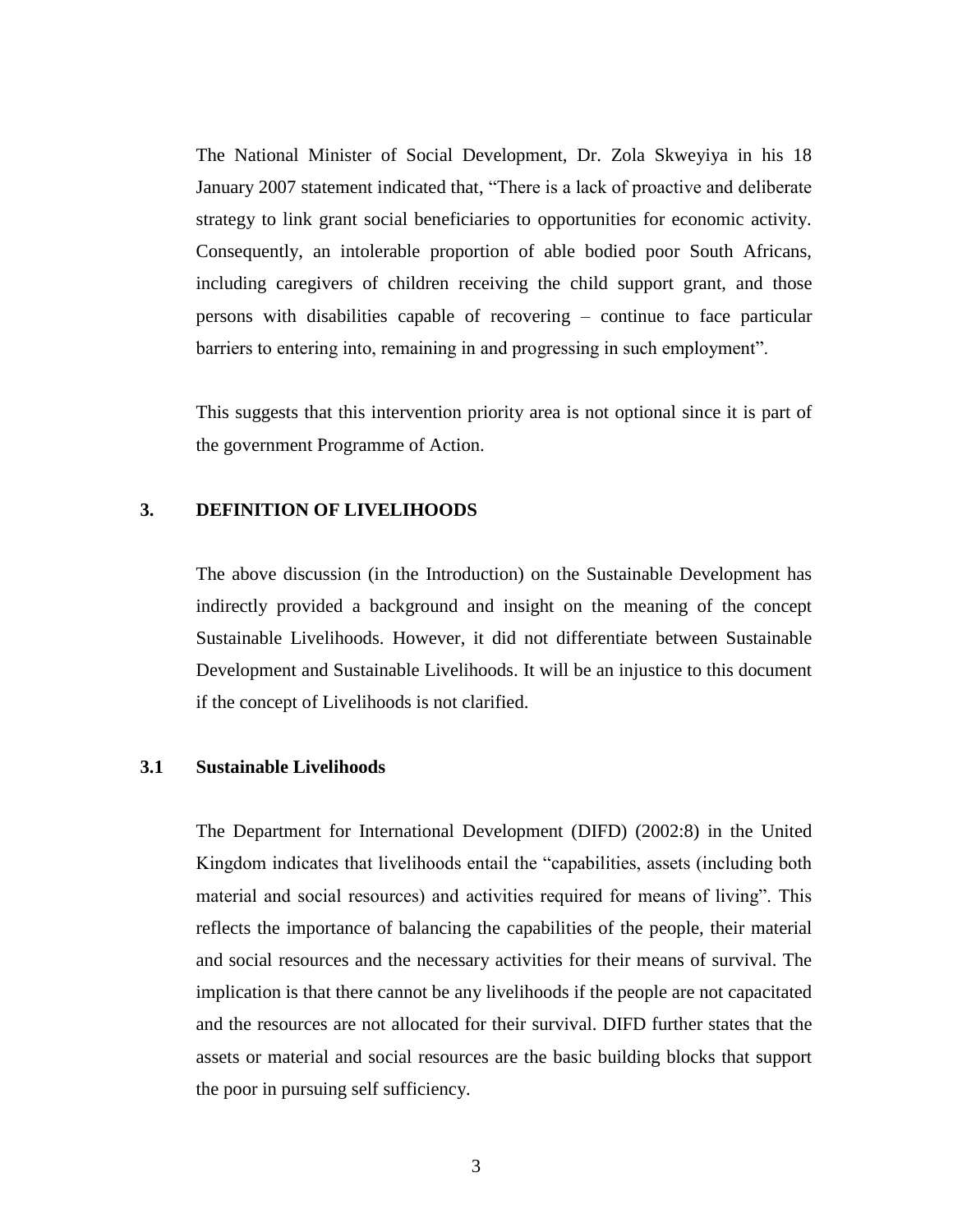But does the mere provision of the assets guarantee self sufficiency? The answer to this question is a big **NO**. It is the reason that people must also be capacitated to maintain these assets to their benefit and also be supported with activities that will ensure that they yield positive results for their survival. This maintenance and optimal use of the assets will also ensure that they are sustained for the benefit of the present and future generations. Dutyini M.T. (2005: 5) states that a livelihood is sustained when it can cope with and recover from stresses and shocks and maintain or enhance its capabilities and assets both now and in the future, while not undermining the natural resource base. The following elements are necessary:

Cope with and recover from stresses and shocks

This relates to the ability of the people or livelihoods to independently cope and deal with sudden events that can be stresses and shocks on their Livelihoods. The stresses and shocks should be understood as the events that have negative effects on people's Livelihoods and that can threaten their survival. The stresses and shock could be based on timeline such as a historical event that affects the Livelihood of the people, seasonal such as a sudden occurrence of draught or trends such increase in interest rates as an economic trend.

Maintain or enhance its capabilities or assets

This relates to the favourable and stable environment where the people or livelihoods will still be able to have the resources irrespective of the stress or shock and will also be capable to access and utilize those resources.

Now and future

The resources for sustaining livelihoods should not only be available for the consumption of the present day but they must also be able to meet the needs of future generations. This implies that the livelihoods are sustainable if the current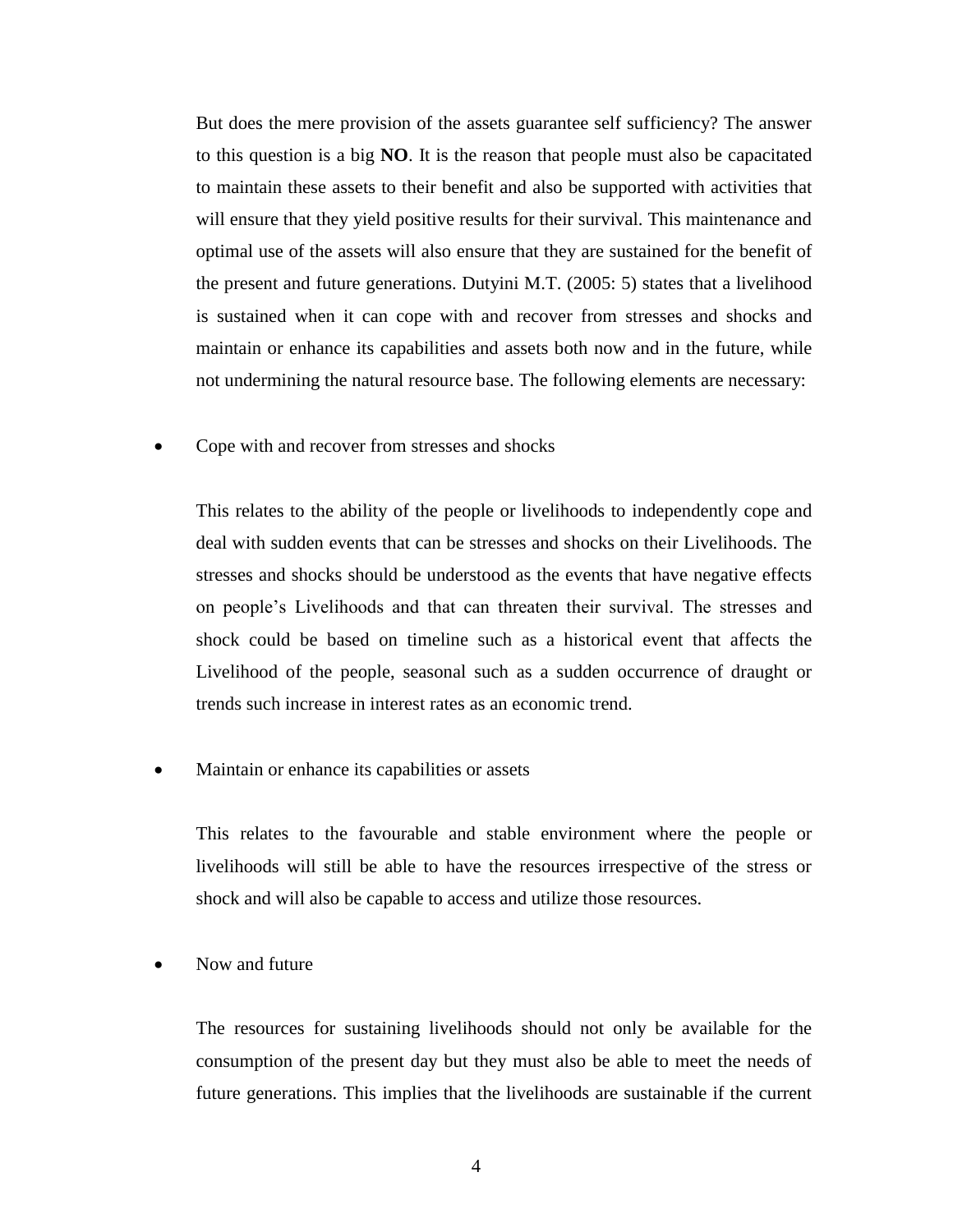generation can be able to utilize the resources for their immediate survival whilst ensuring that the same resources will meet their future needs as well as the coming generations.

• Not undermining the natural resource base

There are conditions that human beings do not have control over and these are mainly the natural occurrences such as floods and draughts. The sustainability of the livelihoods should be in a position to recognize the effects of these natural occurrences but also be able to recognize that some of the resources to sustain the livelihoods are natural based such as the land and trees. The importance of these natural resources in sustaining the livelihoods should not be overlooked.

What are the characteristics of Sustainable Livelihoods?

Though the concept of Sustainable Livelihoods can sound complex and confusing, there are a few basic characteristics which are associated with the Sustainable Livelihoods approach. Various authors have indicated various characteristics but these have been summed up by Dutyini M.T. (2005: 05) and she has identified them as the following:

- Promote equity between and among generations, races, gender and ethnic groups; in the access to and distribution of wealth and resources; in the sharing of productive and reproductive roles; and the transfer of knowledge and skills.
- Nurture a sense of place and connection to the local community, and adapt to and restore regional ecosystems.
- Stimulate local investment in the community and help to retain capital within the local economy.
- Base production on renewable energy and on regenerating local resource endowments while reducing intensity of energy use, eliminating over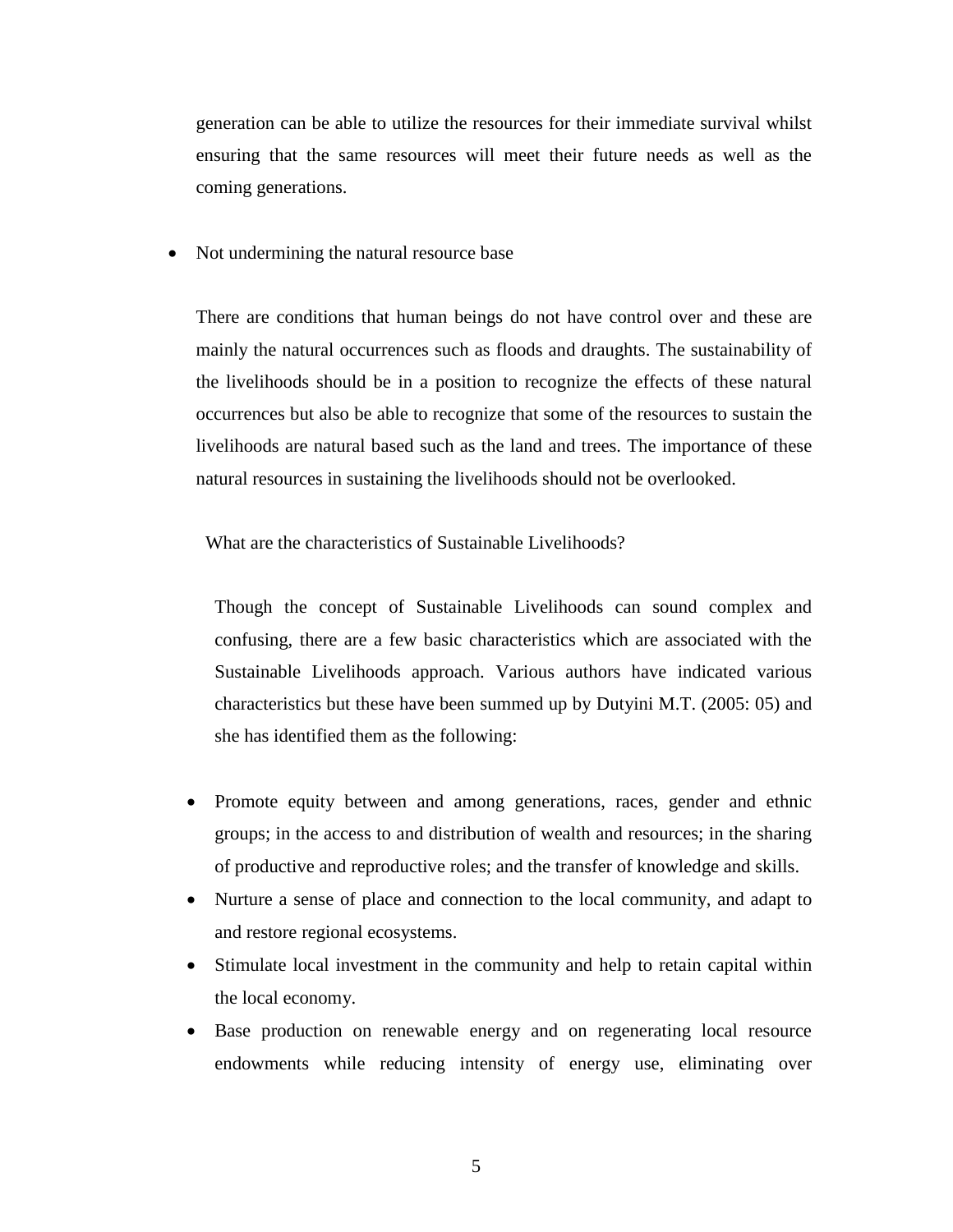consumption of local and global resources and assuring not net loss of biodiversity.

- Utilize appropriate technology that is ecologically fitting, socially just and humane, and that enhances rather that displaces community knowledge and skills.
- Reduce as much as possible travel to workplace and the distance between producers and users.
- Generate social as well as economic returns, and value non-monetized as well as paid work.
- Provide secure access to opportunity and meaningful activity in community life.

The above characteristics demonstrate to cover every aspect that aims to achieve Livelihoods as indicated by the DIFD. Three additional characteristics can be made that Sustainable Livelihoods that it further:

- View communities as having the capacity and ability to solve their own problems due to the resources and skills they already possess and their life experiences.
- Capacitates the community for formal employability whilst empowering and widening the net to include those who have despaired because of minimum opportunities in the formal employment sector.
- Builds Local Economic Development in an integrated approach with local municipalities through their Integrated Development Plans

## **4. SITUATIONAL ANALYSIS**

### 41. **Poverty in the Free State**

For the purposes of proper planning and development of responsive proposal to poverty alleviation through Linking of Grant Recipients with Sustainable Livelihoods, it is important to briefly unpack the poverty trends within the Free State.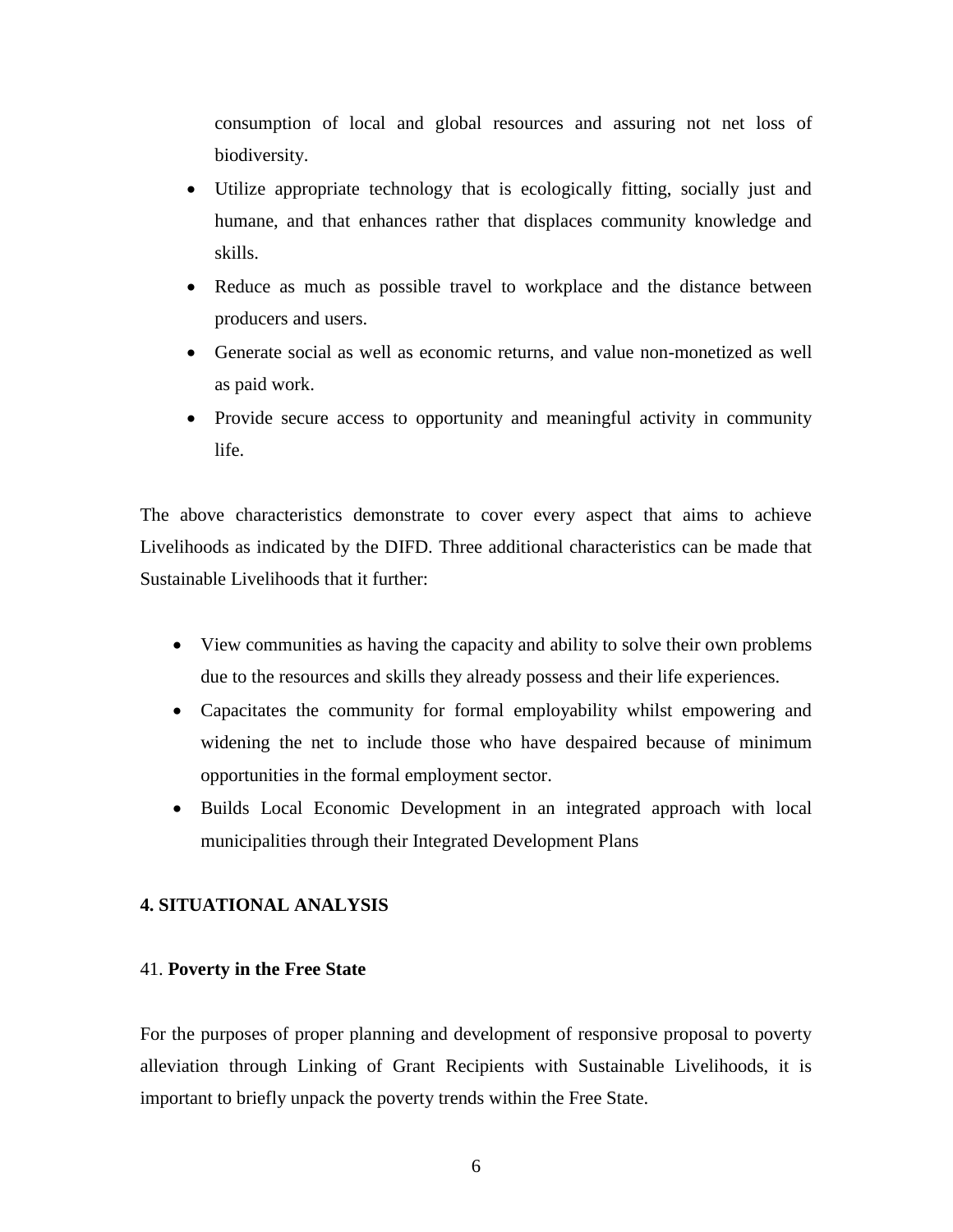The Free State Growth and Development Strategy (FSGDS) Review (2006) defines poverty rate as "the percentage/number of people living in a household with an income less than the poverty income". The poverty income should be explained as the minimum monthly income needed to sustain a household and varies according to the household size: the larger the household, the larger the income required to keep its members out of poverty.

The FSGDS (FSGDS Review: 2006) indicates that the Free State has 55.9% (1 672 119 of the total population) of people living in poverty. The Statistics South Africa (StatsSA) (2003) indicates that the poverty levels are higher in the Free State compared with South Africa. The Free State has poverty levels of 49.4% and it has the third highest level of poverty in relation to the households that earn less than R800.00 per month. The FSGDS, on the other hand, has indicated that there are 57.1% (432 579) households which earn less than R800.00 per month. The FSGDS has further indicated that distribution of poverty in the Free State per District is as follows:

THABO MOFUTSANYANA – 68.1% LEJWELEPUTSWA – 56.1% FEZILE DABI – 56.1% XHARIEP – 49.5% MOTHEO – 44.9%

From the above figures, it is quite clear that more than 50% of people in the Free State as a whole live in poverty. Of these Free State people who live in poverty, the majority is in Thabo Mofutsanyana, Lejweleputswa and Fezile Dabi Districts. This figure implies that the Sustainable Livelihoods intervention programmes and resources should at least target about 50% of the Free State community.

The allocation of these resources cannot however be done through a "blanket" approach. These resources need to be allocated according to the poverty trend within the Free State and consequently a bigger allocation should be done towards Thabo Mofutsanyana, Lejweleputswa and Fezile Dabi Districts.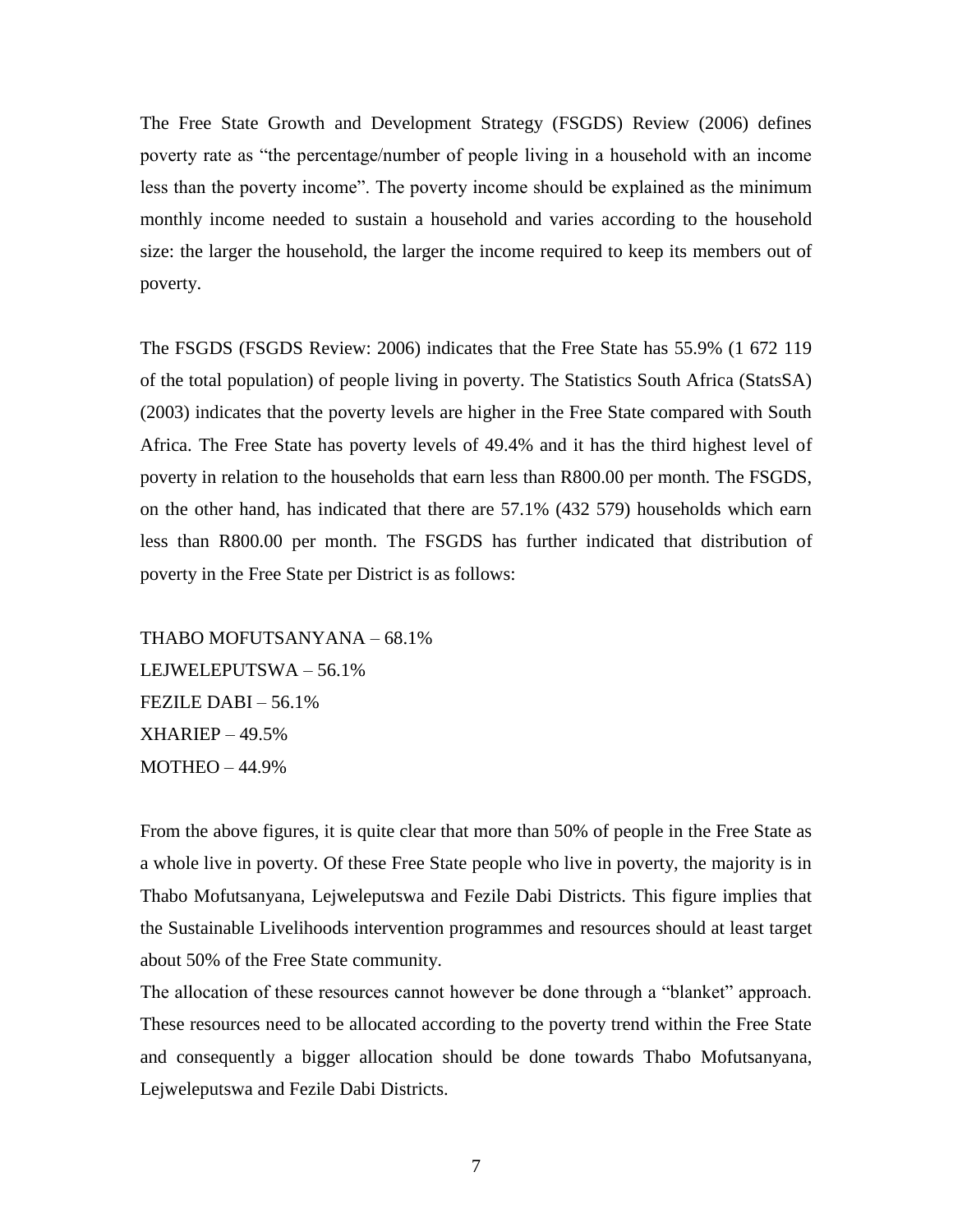| <b>MUNICIPALITY</b> | <b>NUMBER</b> | <b>RATE</b> |
|---------------------|---------------|-------------|
| <b>TSWELOPELE</b>   | 45 762        | 79.6        |
| <b>TOKOLOGO</b>     | 23 0 95       | 79.6        |
| <b>PHUMELELA</b>    | 47 563        | 78.2        |
| <b>MAFUBE</b>       | 46 101        | 77.0        |
| <b>SETSOTO</b>      | 83 366        | 75.2        |
| <b>NALA</b>         | 63 307        | 74.9        |
| <b>NKETOANA</b>     | 60 454        | 74.0        |
| <b>NALEDI</b>       | 18 308        | 49.7        |

The statistics for the people living in poverty according to the Municipalities is as follows:

*Source: FSGDS Review (Global Insight, 2006)* 

At local municipal level Tswelopele and Tokologo have the highest rate (79.6%) of people living in poverty. Lejweleputswa and Thabo Mofutsanyana have the most number of municipalities with people living in poverty with each District having at least three municipalities.

## **4.2 Data on Grant Recipients**

• People receiving Grants in the Free State as at 31 0ctober 2007

| <b>GRANT</b>     | <b>BENEFICIAIES%</b> |      | <b>VALUE</b> |  |  |
|------------------|----------------------|------|--------------|--|--|
| <b>TYPE</b>      |                      |      |              |  |  |
| Old Age          | 133 392              | 17.8 | 114 011 097  |  |  |
| War<br>Veteran   | 51                   | 0.01 | 42 686       |  |  |
| Permanent 95 054 |                      | 12.7 | 81 989 945   |  |  |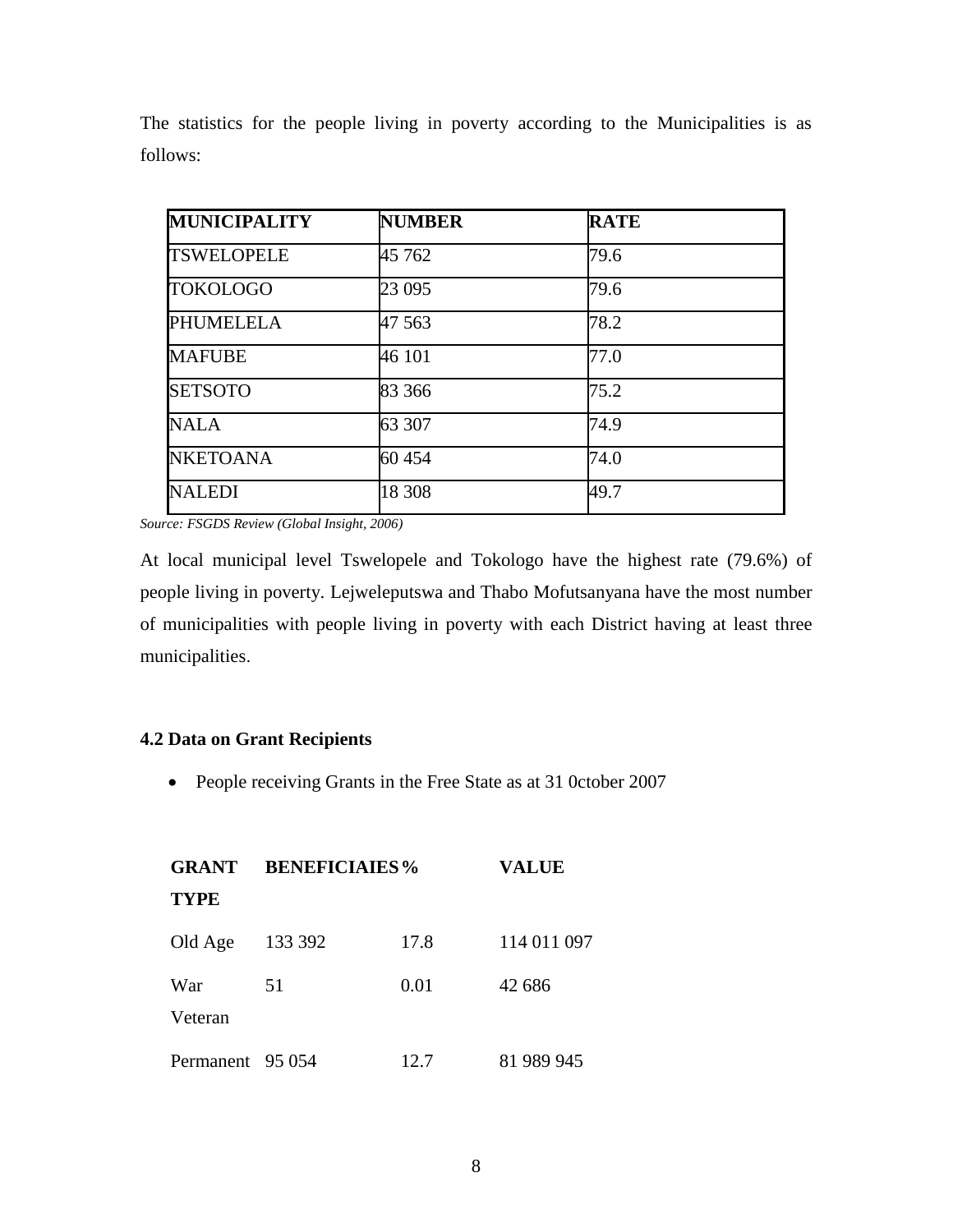| <b>TOTAL</b>           | 747 262 | <b>100</b> | 336 726 276 |
|------------------------|---------|------------|-------------|
| Grant                  |         |            |             |
| Support                |         |            |             |
| Child                  | 445 846 | 59.6       | 89 168 340  |
| Dependency             |         |            |             |
| Care                   | 3 9 6 8 | 0.53       | 3 449 550   |
| Foster Care 46 800     |         | 6.2        | 29 007 110  |
| Temporary 22 151<br>DG |         | 2.9        | 19 057 548  |
| DG                     |         |            |             |

(*Socpen 2007)*

\*DG referrers to Disability Grant

The above data indicates that in all the grant recipients in the Free State, the majority are the Child Support Grant beneficiaries who comprise 59.6%. The least number of beneficiaries are the recipients of War Veterans Grant at a percentage of 0.01.

Foster Care expired Court Orders in the Free State as at 31 October 2007

| <b>DISTRICT</b>                     | NO.<br>OF     | <b>COURT%</b> |
|-------------------------------------|---------------|---------------|
|                                     | <b>ORDERS</b> |               |
| <b>XHARIEP</b>                      | 1 1 3 0       | 6             |
| <b>MOTHEO</b>                       | 6789          | 35            |
| LEJWELEPUTSWA                       | 5 0 28        | 26            |
| <b>THABO</b><br><b>MOFUTSANYANA</b> | 3498          | 18            |
| <b>FEZILE DABI</b>                  | 2835          | 15            |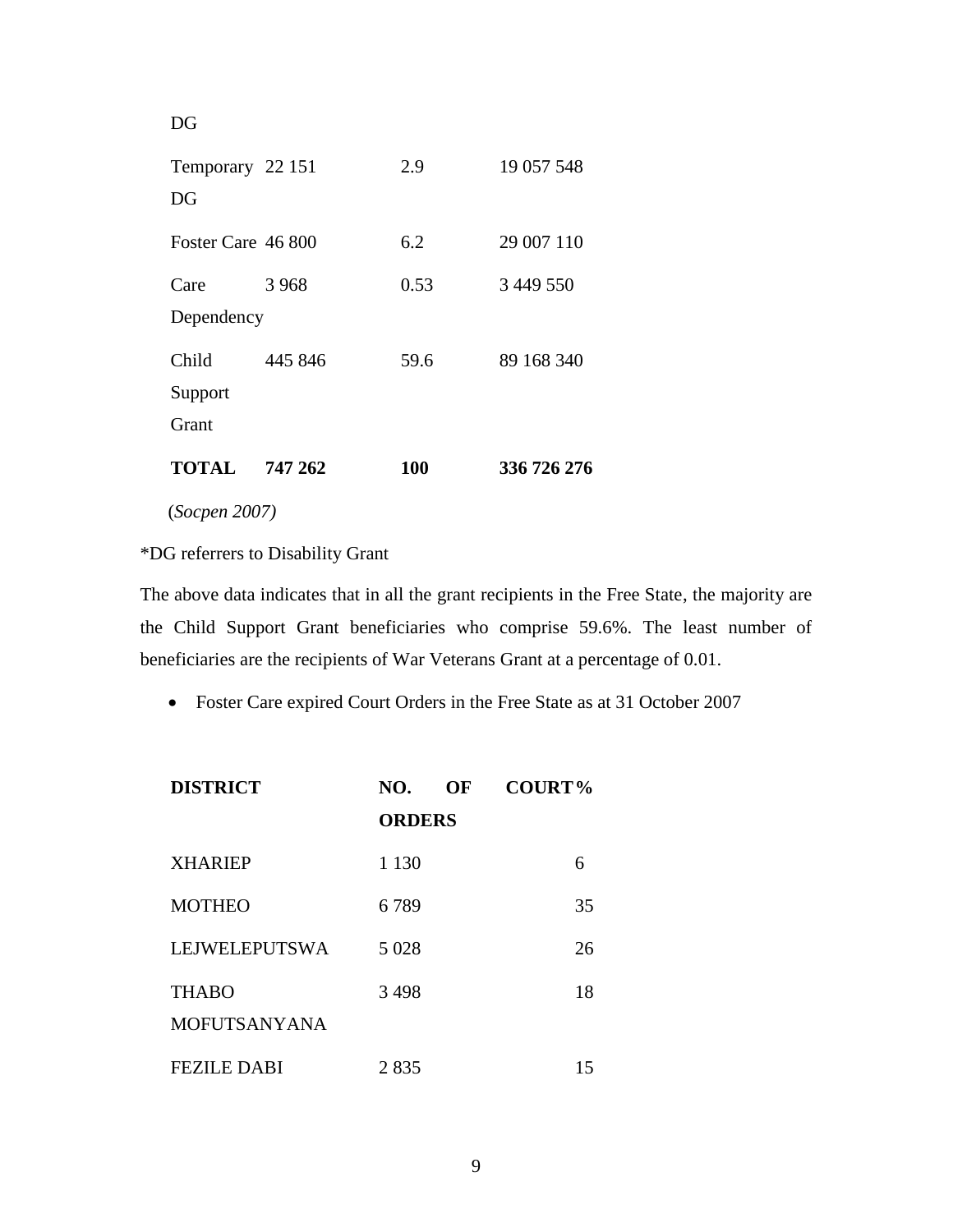### **TOTAL 19 280 100**

(*Socpen 2007)*

With 35%, Motheo has the highest number of Court Orders that have expired and is followed by Lejweleputswa at 26%.

### **5. PRINCIPLES AND VALUES**

The White Paper for the Transformation of Public Service advocates the entrenchment of values that widely seek to create an atmosphere in which quality services are rendered to the communities. Similarly, the contents of this document are also underpinned by the key principles and the values that we espouse as a Department in our intervention of facilitating strategies of sustainable livelihoods in poor peoples' lives. These are:

#### **5.1 Values**

- Integrity
- Dignity
- Equality
- Respect
- Social and economic justice

#### **5.2 Principles**

- Self-reliance
- Transparency
- Accountability
- Appropriateness
- Empowerment
- Accessibility
- Partnership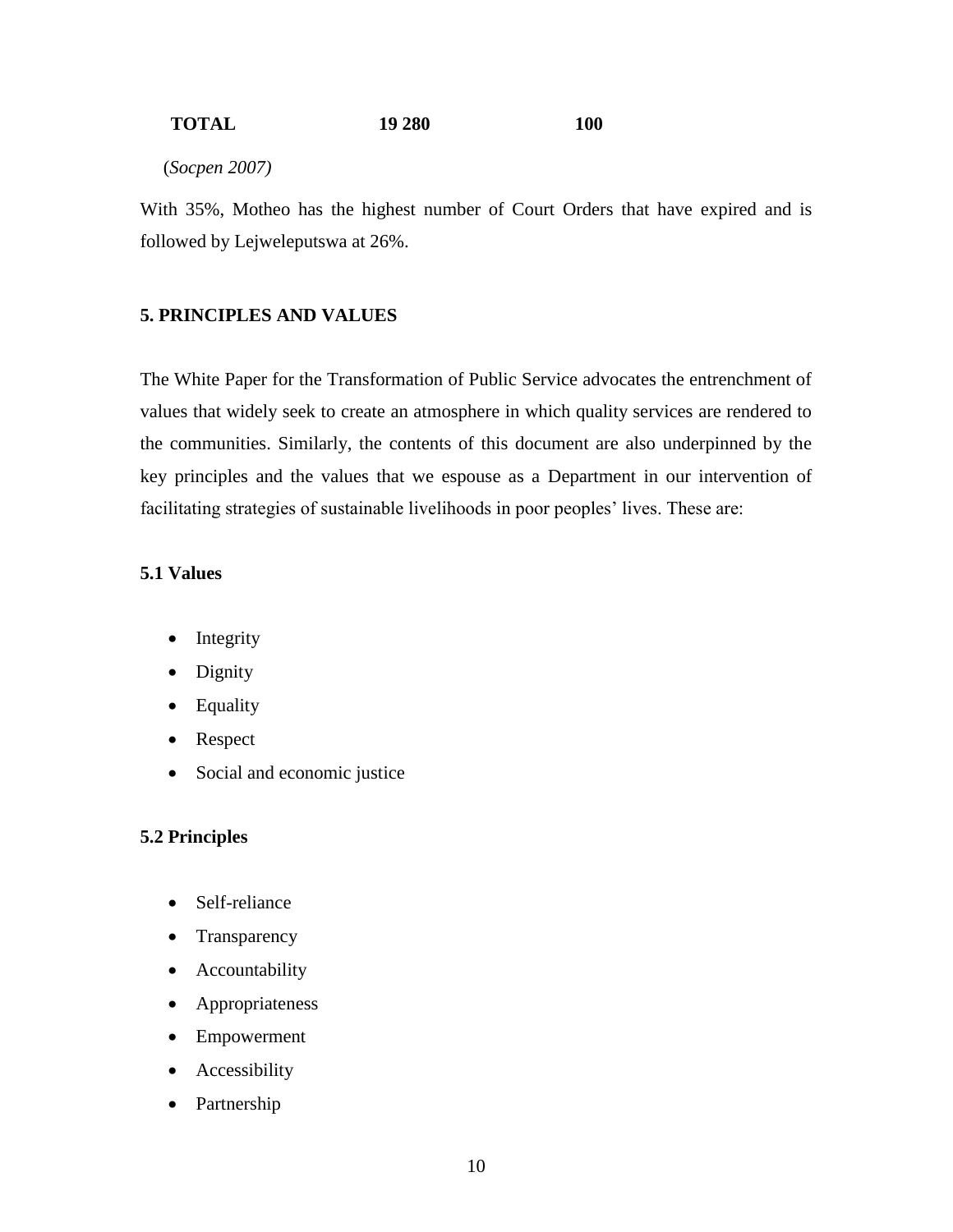## **6. POLICY AND LEGISLATIVE FRAMEWORK**

The South African Government has committed itself to eradicate poverty to make South Africa a country fit for its citizens. The Department of Social Development fulfills this commitment through its mandate to provide services to vulnerable groups. This is well documented and articulated in the following documents:

- White Paper for Social Welfare (1997)
- National Department of Social Development Ten-Point Plan (2000)
- National Department of Social Development Strategic Plan (2003/04-2005/06)
- Free State Department of Social Development Annual Performance Plan (2007/2008)
- Poverty and Inequality Report (1998)

Please see hereunder tabulated the policy and legislative frameworks underpinning the contents of this document:

| <b>Policies / Strategic documents</b>                                  |
|------------------------------------------------------------------------|
|                                                                        |
| <b>Reconstruction and Development Programme</b>                        |
|                                                                        |
| Growth, Employment and Redistribution Strategy                         |
| Free State Growth and Development Strategy                             |
| Integrated Sustainable Rural Development Strategy                      |
| Urban Renewal Programme                                                |
| Programme of Action – National and Provincial Governments              |
| State of the Nation and Province Address                               |
| National Discussion Document on Linking Social Grants Beneficiaries to |
| Poverty Alleviation and Economic Activity dated 01 November 2006       |
| National Minister of Social Development statement of 18 January 2007)  |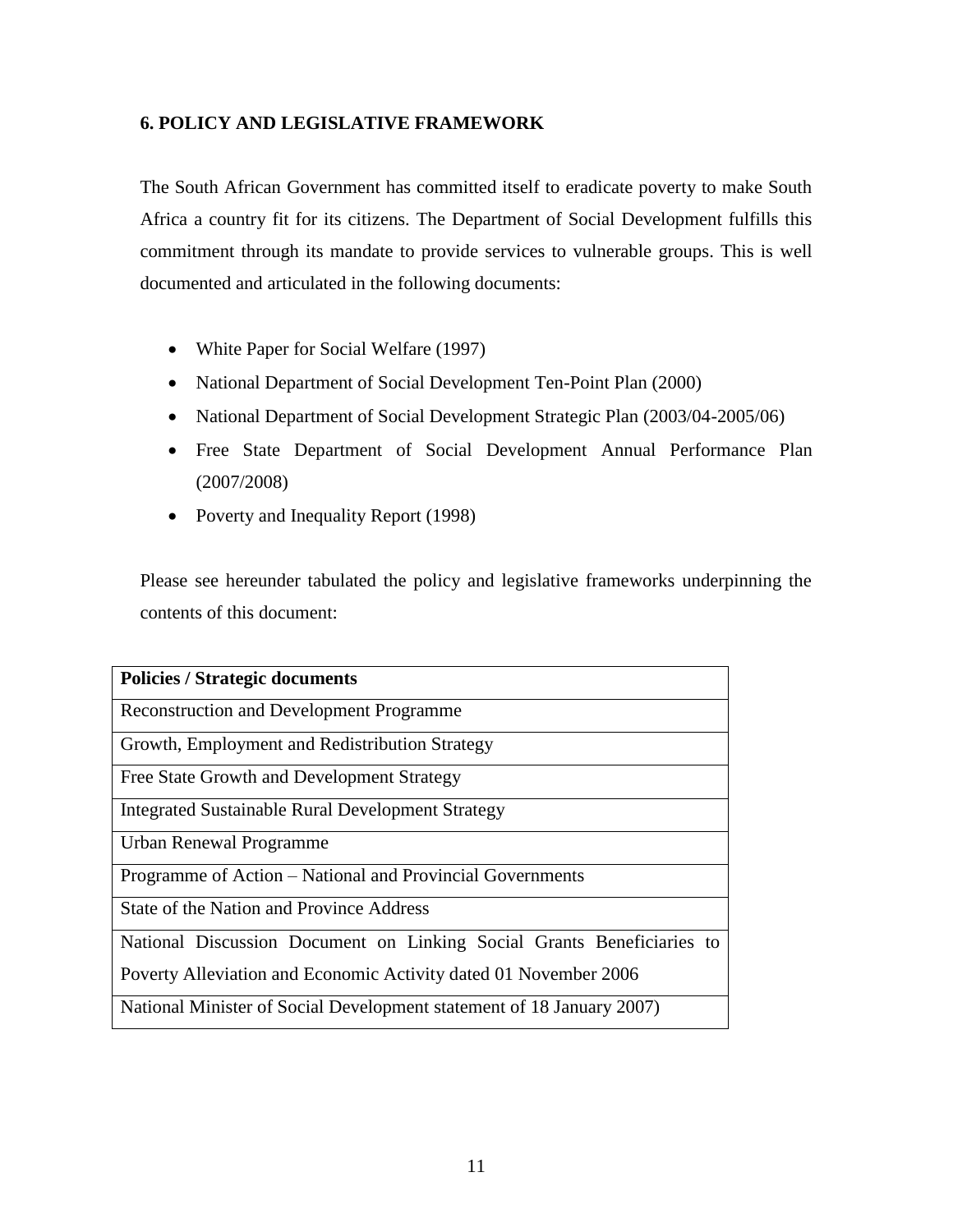| <b>Legislative framework</b>                                             |
|--------------------------------------------------------------------------|
| Constitution of the Republic of South Africa, 1996 (Act No. 108 of 1996) |
| Skills Development Act, 1998 (Act No. 97 of 1998)                        |
| Development Facilitation Act, 1995 (Act No. 67 of 1995)                  |
| National Development Agency Act, 1998 (Act No. 108 of 1998)              |
| Non-Profit Organisations Act, 1997 (Act No. 71 of 1997)                  |
| National Small Business Amendment Act, 2004 (Act No. 29 of 2004)         |

## **7. SCOPE OF IMPLEMENTATION**

Any form of intervention will have to take into account the strengths of the province to sustain these measures. The Free State is largely rural and therefore rich in agricultural resources, has large mineral resources, is centrally located hence a strong tourism potential, all of which must be explored using knowledge, skills and experiences of the beneficiaries of Linking of Grant Recipients with Sustainable Livelihoods.

## 7.1 **Operational Strategy**

71.1 Target

The Linking of Grant Recipients with Sustainable Livelihoods opportunity for all people who are the beneficiaries of social grants but with emphasis on:

- People with Disabilities, especially the beneficiaries of Temporary Disability Grants
- Beneficiaries of Child Support Grant
- Beneficiaries of Foster Care Grant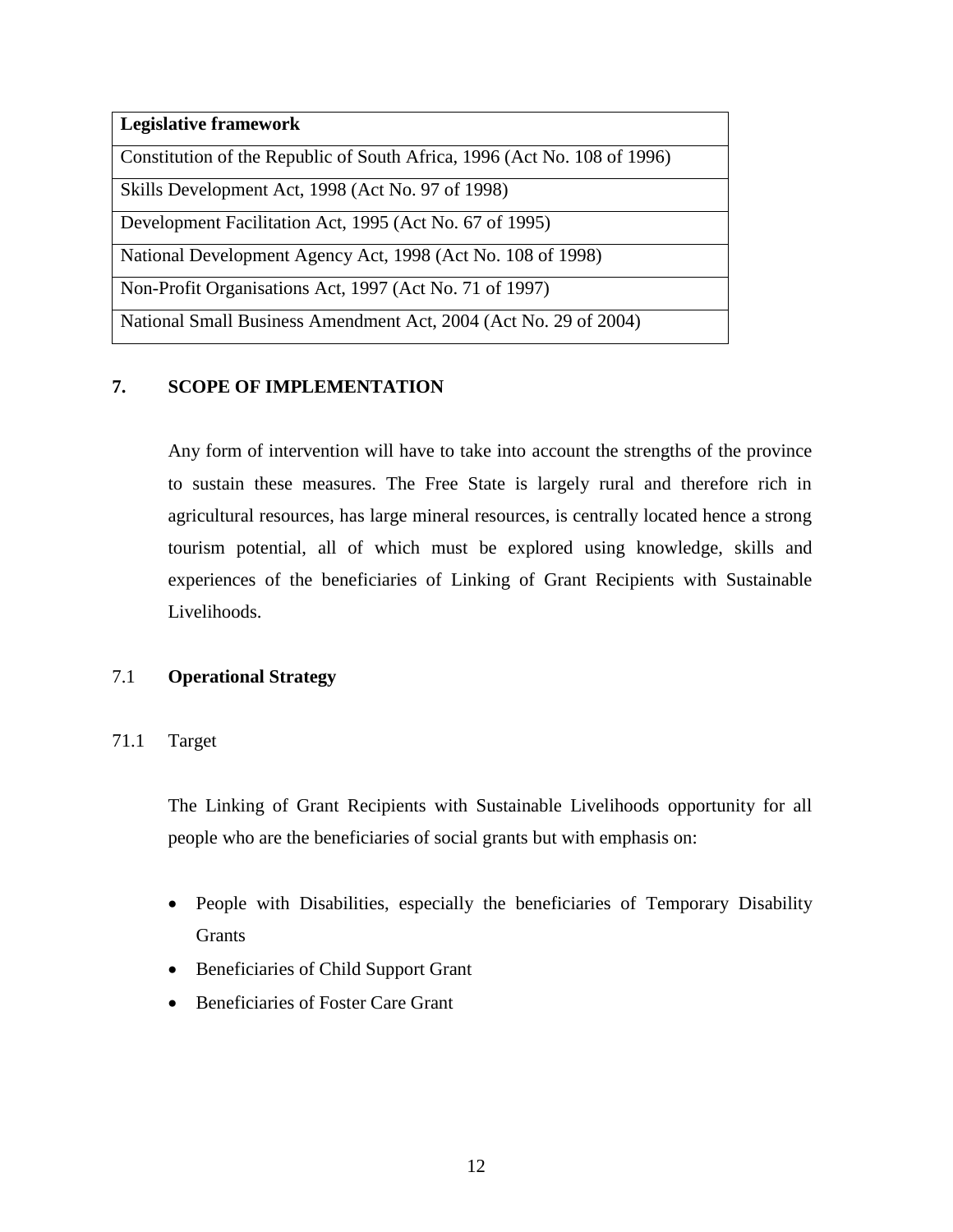The implementation of the Linking of Grant Recipients with Sustainable Livelihoods should be introduced as a pilot. The pilot phase will assist with ensuring that implementation is gradual and provides the opportunity to expand while addressing and the limitations. The outcomes of the pilot phase will assist with better plans for the roll-out of the programme.

The pilot phase will take place in two towns within the Free State province; these will be determined by the poverty indicators within the Municipalities. In essence, pilot will take place in one town in Lejweleputswa and one town in Thabo Mofutsanyana since these two Districts have the highest number of Municipalities with people who live in poverty.

## 7.1.3 Screening Criteria

The following criteria will be used to determine the towns for the pilot phase:

- Poverty levels based on the available District Profiles
- Local Municipality indigent households profiles
- IDP plans
- Socio-economic factors

## 7.1.4 Participants

The number of participants in the pilot phase will be 20 per town. The process that will be followed to decide on the participants is as follows:

- Data on recipients as it appears on South African Social Security Agency.
- Sampling on the data of South African Social Security Agency.
- Household profiling of the sample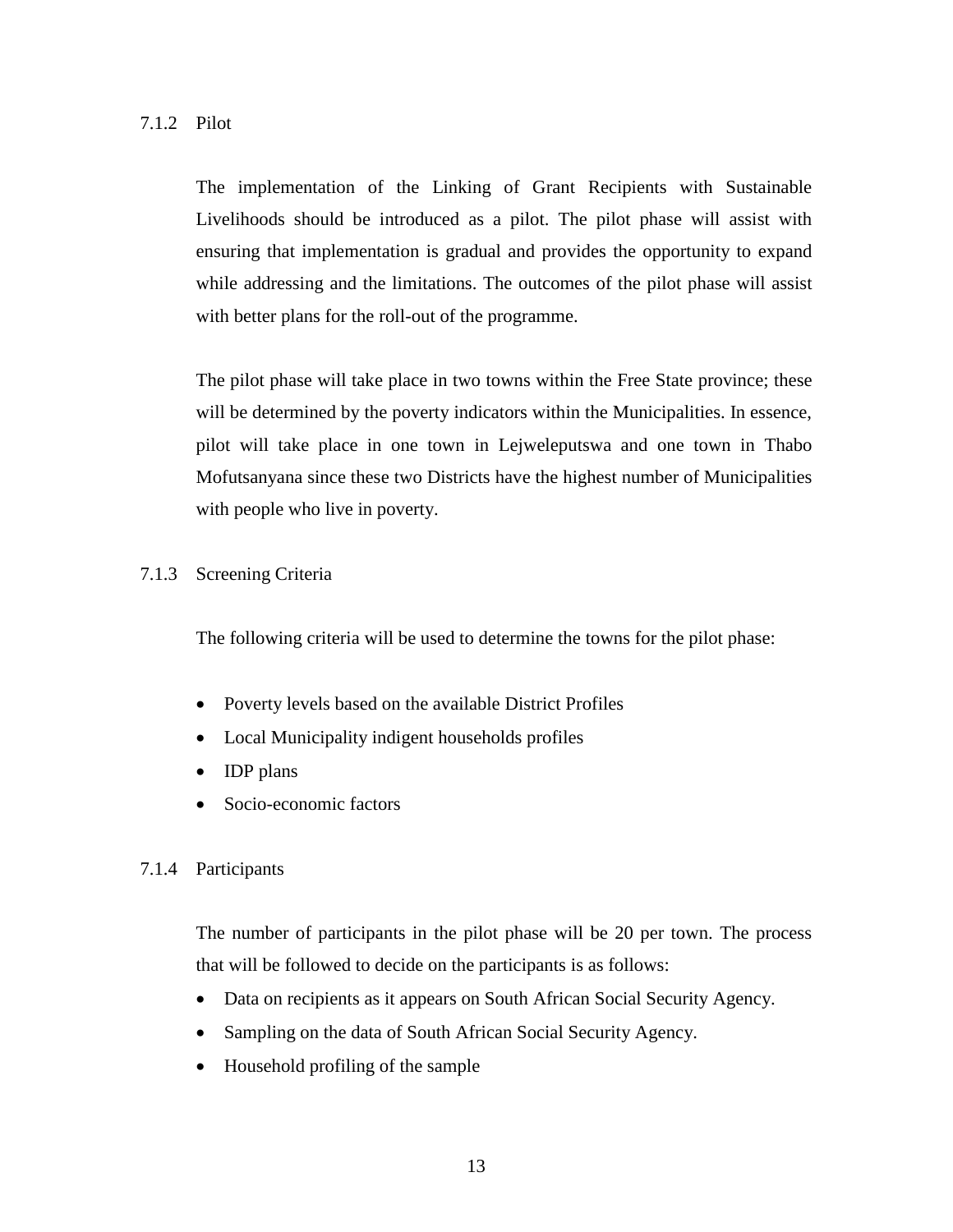The participants will be chosen based on the household profiles data and with peculiar challenges on the following areas:

- Income in the household
- Size of the household
- Poverty within the household
- Other socio-economic factors such as HIV and AIDS, Child Headed Households.

## **7.2 Project Management Approach**

This approach also emphasises the need to focus on the human side and seek to ensure that their capacity to implement is built. The logical framework approach is advocated given the South African context in terms of poverty alleviation challenges. The main stages of this approach are:

7.2.1 Identification

This stage focuses on the context under which the project is likely to be implemented covering issues such as justification of initiating the projects, the various target groups as well as consultation with critical stakeholders.

#### 7.2.2 Feasibility Study

This stage focuses on data collection, analysis and assessment that will inform the project design stage. The study should be conducted by a multi-disciplinary team that will cover broad aspects such as gender relations, environmental impact, financial demands and social cultural issues.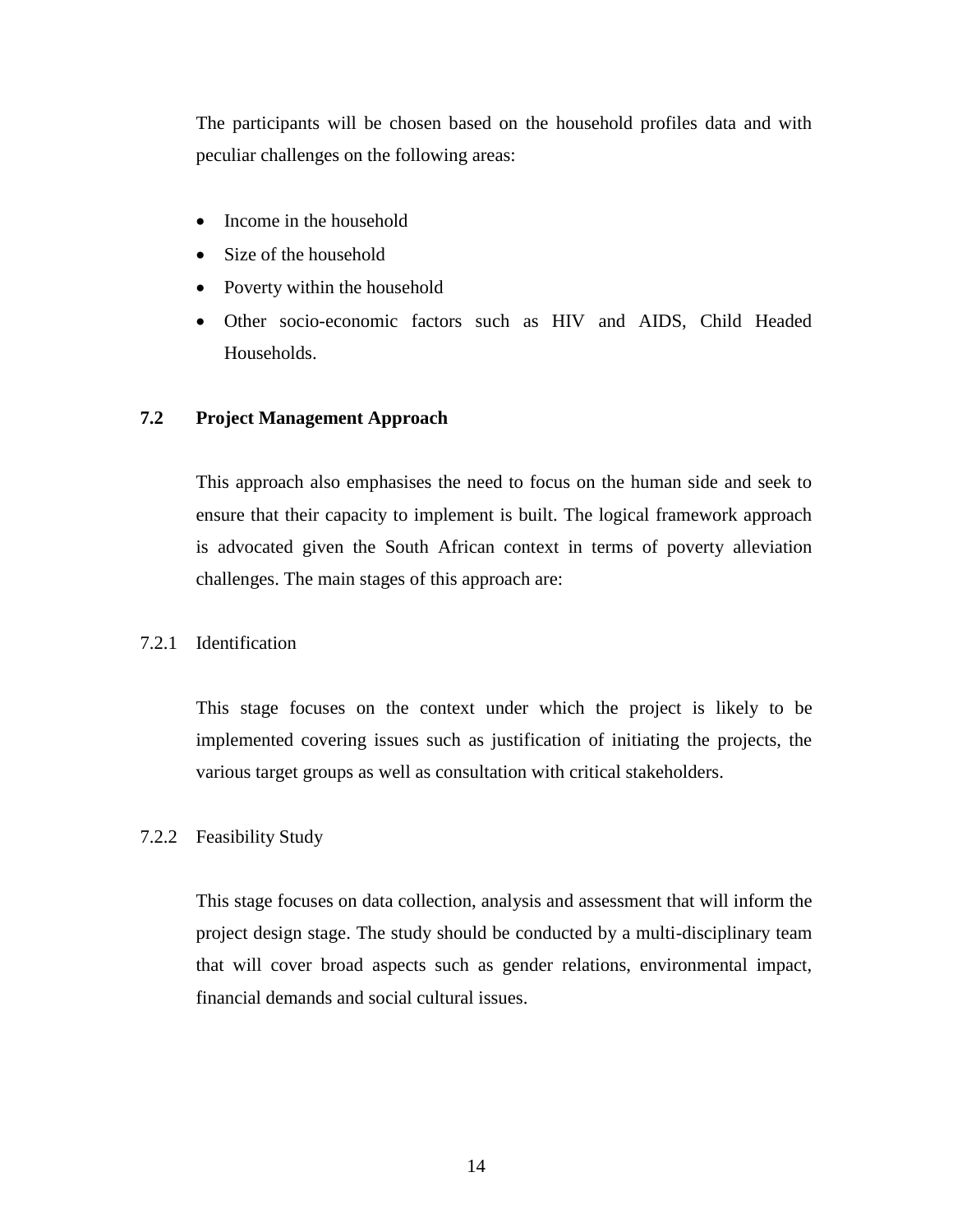#### 7.2.3 Project design

This stage focuses on the project structure and includes issues such as assumptions and monitoring issues. A consultative workshop bringing in all stakeholders to ensure joint decision-making and management should be conducted. An independent, well-trained facilitator with expert knowledge on Logical Framework Approach should be engaged to assist.

#### 7.2.4 Detailed Planning

This stage focuses on the development of systems to track the extent and nature of the implementation. The expert to which objectives are not met and the role of various stakeholders will be outlined and monitored.

## 7.2.5 Monitoring

This stage is self-explanatory and mainly focuses on the continuous periodic surveillance of the implementation aspects of a project. It will also cover issues such as the impact and external threats to successful implementation.

#### 7.2.6 Project Review

The stage focuses on "stock taking" processes that in most cases tend to focus on the technical aspects of the project at the expense of impact and usefulness aspects. The critical issue here is the need to balance technical aspects with general development aspects.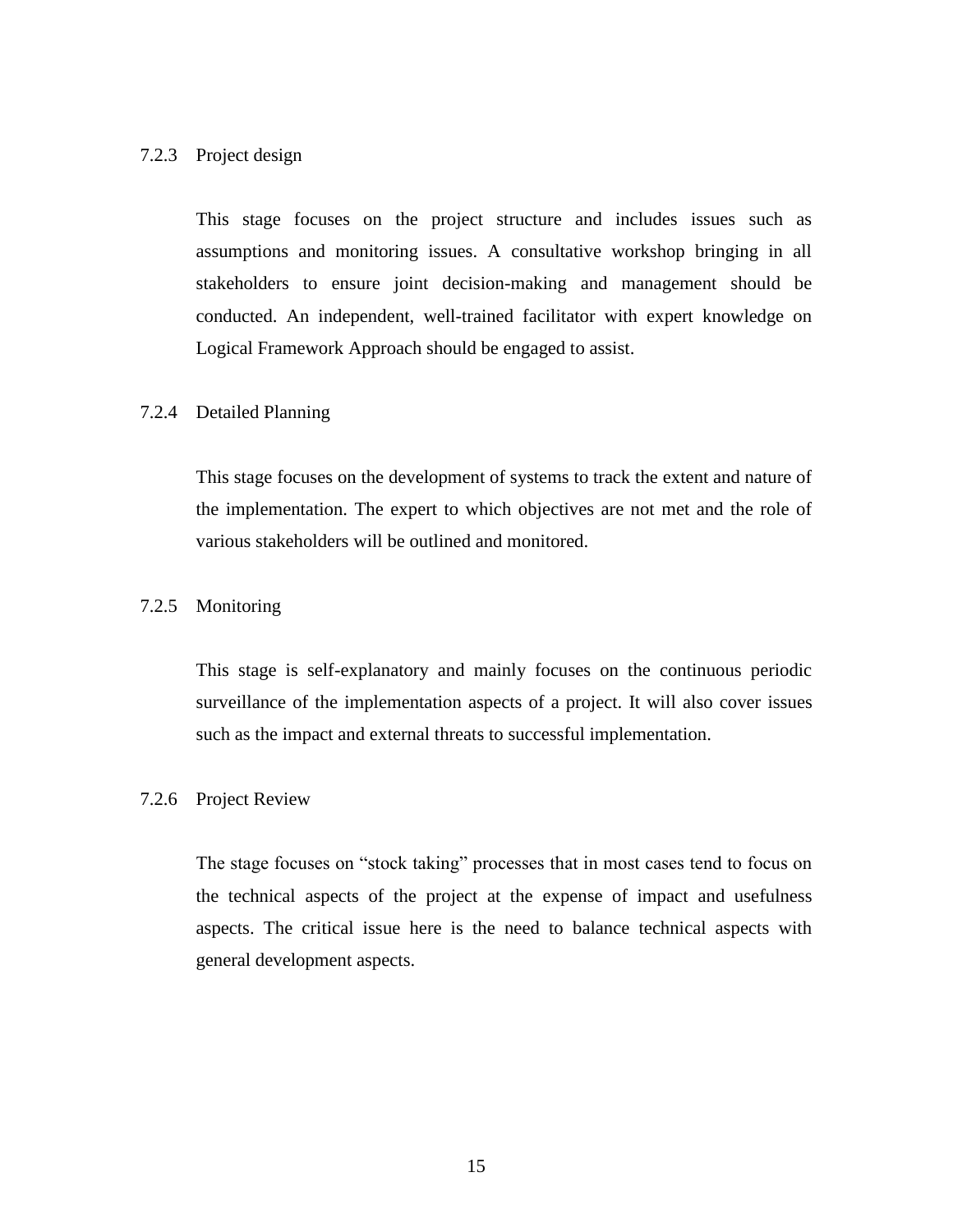#### 7.2.7 Evaluation

Whilst only the two models were articulated in this document, other models applicable in the development sector can be applied at the discretion of officials in different localities. For instance, a combination of the two models as an intervention strategy could still be an option.

The main focus at this stage should be to access the impact and relevance of the project in relation to its objectives, target groups and other affected partners. This is mainly done by external stakeholders whose independence is critical to an objective analysis.

The latter approach is more technically oriented but is critical for the human resource development aspects at both project level and for departmental personnel. The document has also avoided prescribing the kind of projects that should be implemented in order to allow for creativity and allow the districts to consider their strengths and availability of resources.

Successful implementation of these activities hinges on how far the Department of Social Development can be able to rope in inter-sectoral partners for an integrated and holistic approach to Linking of Grant Recipients to Sustainable Livelihoods.

### **8. INTERSECTORAL NETWORKS / SECTORAL PARTNERSHIPS**

#### **8.1 The need for inter-sectoral partnerships**

The intervention of the Department of Social Development in addressing the scourge of poverty through Linking of Grant Recipients to Sustainable Livelihoods within the province is not viewed as a single panacea to integrated and sustainable development. The role played by other sectoral departments, local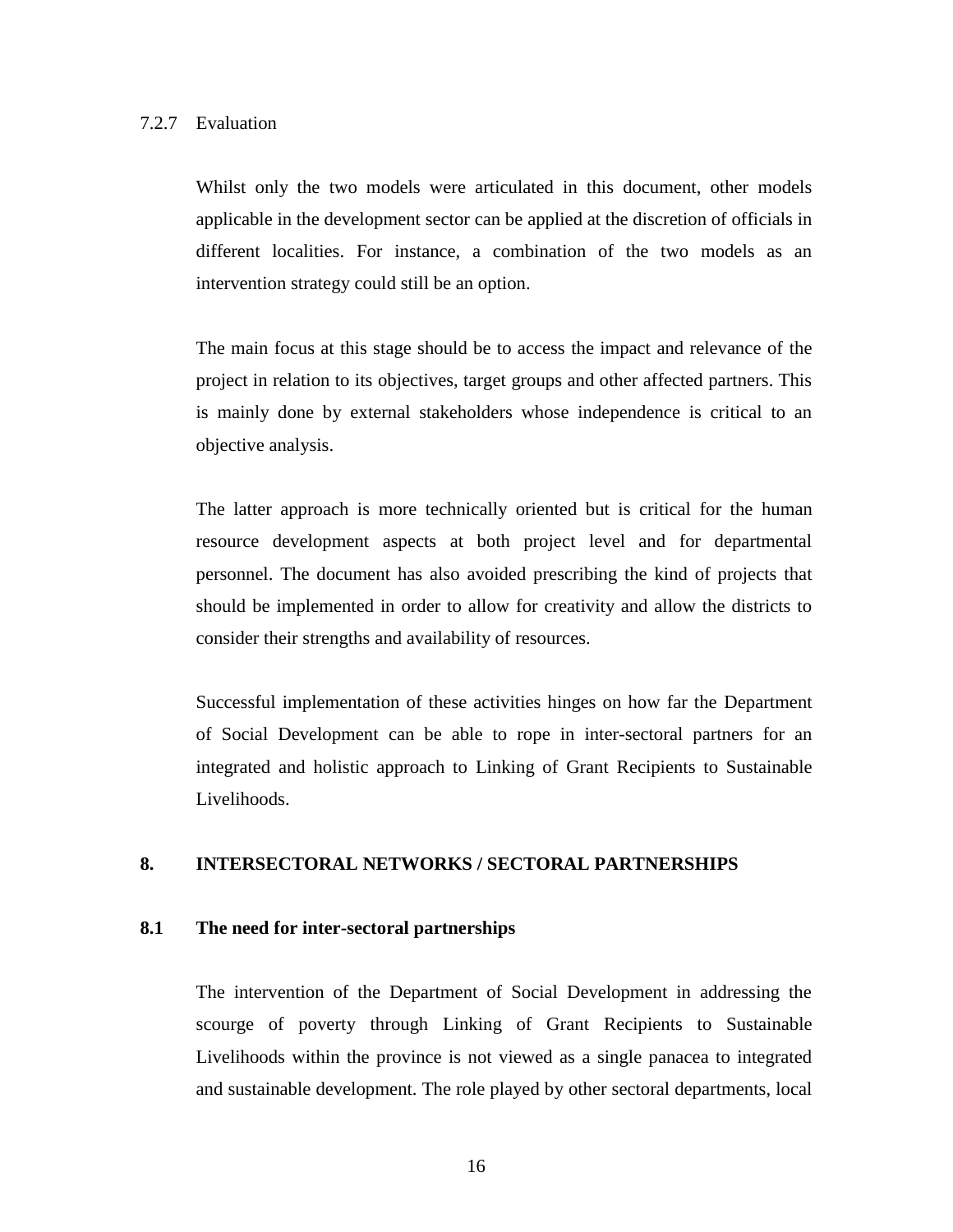spheres of government, organized labour groups, non-governmental organizations, community-based organizations, faith-based organizations and the community at large is critical in ensuring a holistic and integrated approach to Linking of Grant Recipients to Sustainable Livelihoods.

To this end, we identified the imperative to establish strategic partnerships and dynamic alliances with a broad spectrum of stakeholders and role-players both within the province and beyond. The establishment of inter-sectoral partnerships will be facilitated mainly to complement diverse sectoral mandates against the background of duplicated programmes that had little impact in the livelihoods of the poor.

A holistic and integrated approach to Linking of Grant Recipients to Sustainable Livelihoods has therefore been identified as a vehicle to condense different sectoral added-value support services into an accelerated and programme that is aimed at addressing the plight of people who are living below the bread line.

## **8.2 Identification and mobilization of stakeholders**

Various stakeholders and role-players previously embarked on a process of compiling strategic documents that would enable them to respond programmatically to the needs of people on the ground. Consequently various strategic plans were documented and aligned with the Free State Development Plan.

The role that we envisage to play as a Department of Social Development will therefore form part of the broader vision of the Free State Province enshrined in the Free State Growth and Development Strategy.

The following table depicts a picture of different stakeholders and role-players who produced strategic documents and programmes that are intended to collectively attain diverse priorities at community level.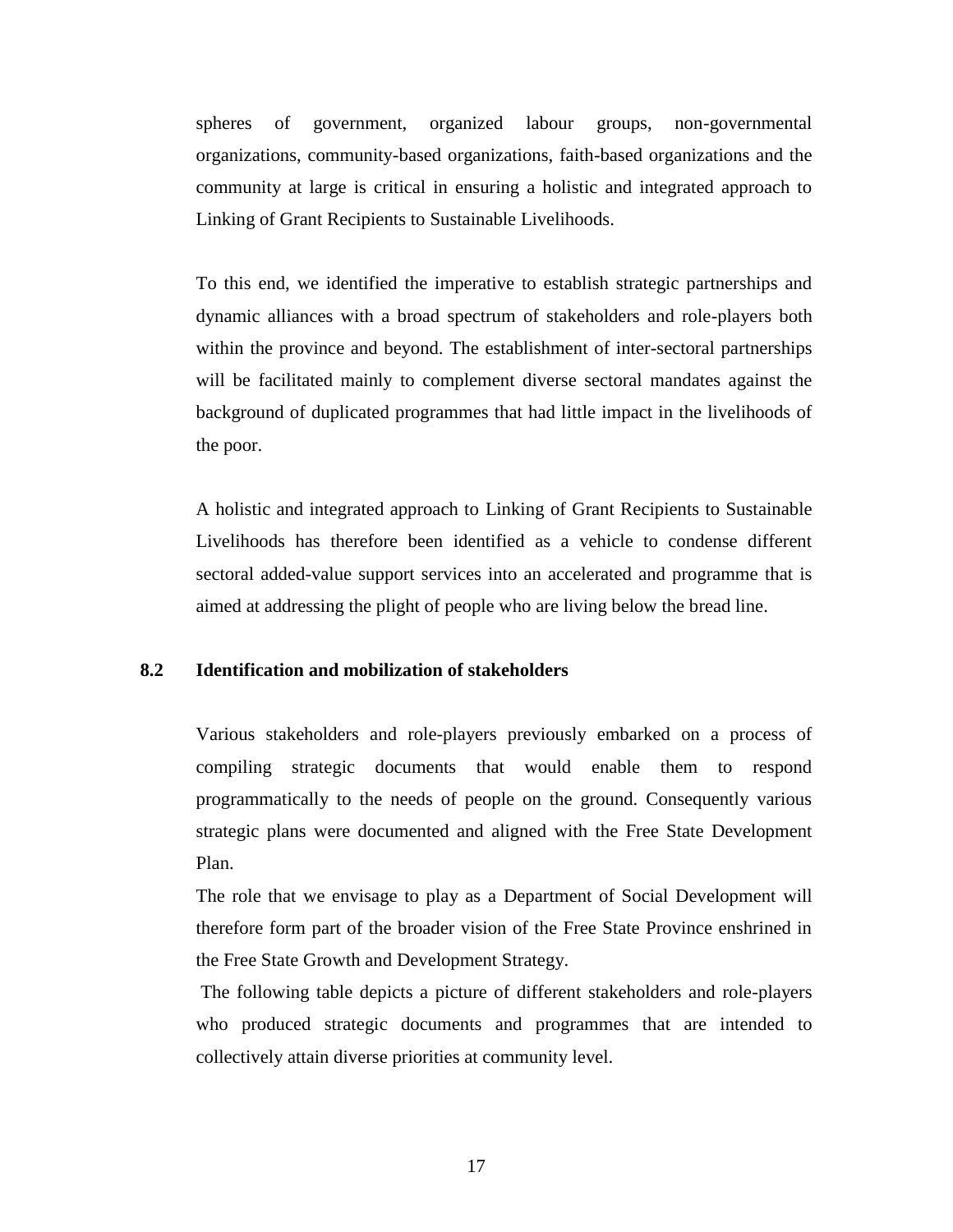| Name of organisation                              | <b>Programmes</b>                                          |  |  |  |  |
|---------------------------------------------------|------------------------------------------------------------|--|--|--|--|
| Department<br>of<br>Local<br><b>State</b><br>Free | Integrated<br>Sustainable<br>Rural<br>Development          |  |  |  |  |
| Government & Housing                              | Programme                                                  |  |  |  |  |
| <b>Independent Development Trust</b>              |                                                            |  |  |  |  |
| of<br>Local<br>Free<br><b>State</b><br>Department | <b>Urban Renewal Programme</b>                             |  |  |  |  |
| Government & Housing                              | Project Consolidate                                        |  |  |  |  |
| Free State Department of Labour                   | Provincial<br><b>Skills</b><br>Local<br>Development<br>and |  |  |  |  |
|                                                   | Programme                                                  |  |  |  |  |
| Free State Department of Public Works,            | <b>Expanded Public Works Programme</b>                     |  |  |  |  |
| Roads & Transport                                 |                                                            |  |  |  |  |
| Free State Department of Education                | Primary School Nutrition Programme                         |  |  |  |  |
| District and Local Municipalities                 | Priority intervention Areas                                |  |  |  |  |
|                                                   | Implementation                                             |  |  |  |  |
|                                                   | Local Economic Development Programme                       |  |  |  |  |
|                                                   | <b>Additional Resources for participants</b>               |  |  |  |  |
| Khula Enterprise Finance Limited                  | KhulaStart Programme                                       |  |  |  |  |
| <b>Small Enterprise Development Agency</b>        | <b>Business Referral and Information Network</b>           |  |  |  |  |
|                                                   | Franchise Advice and Information Network                   |  |  |  |  |
| <b>National Development Agency</b>                | Poverty alleviation initiatives                            |  |  |  |  |
| Umsobomvu Youth Fund                              | <b>Business</b><br>Services<br>Development<br>Voucher      |  |  |  |  |
|                                                   | Programme                                                  |  |  |  |  |
|                                                   | <b>Enterprise Education Programme</b>                      |  |  |  |  |
|                                                   | Micro and Co-operative Finance Programme                   |  |  |  |  |
|                                                   | <b>SME Finance Programme</b>                               |  |  |  |  |
| of Tourism,<br>Free<br>Department<br><b>State</b> | <b>SMME</b> Promotion                                      |  |  |  |  |
| Environmental & Economic Affairs                  | Tourism Enterprise Programme                               |  |  |  |  |
| Free State Department of Agriculture              | Farming Settlement & Support Programme                     |  |  |  |  |
| Free State Department of Land Affairs             | <b>Land Reform Programmes</b>                              |  |  |  |  |
| <b>Independent Development Trust</b>              | Link with Markets                                          |  |  |  |  |
| <b>Agricultural Research Council</b>              | <b>Mushroom Production</b>                                 |  |  |  |  |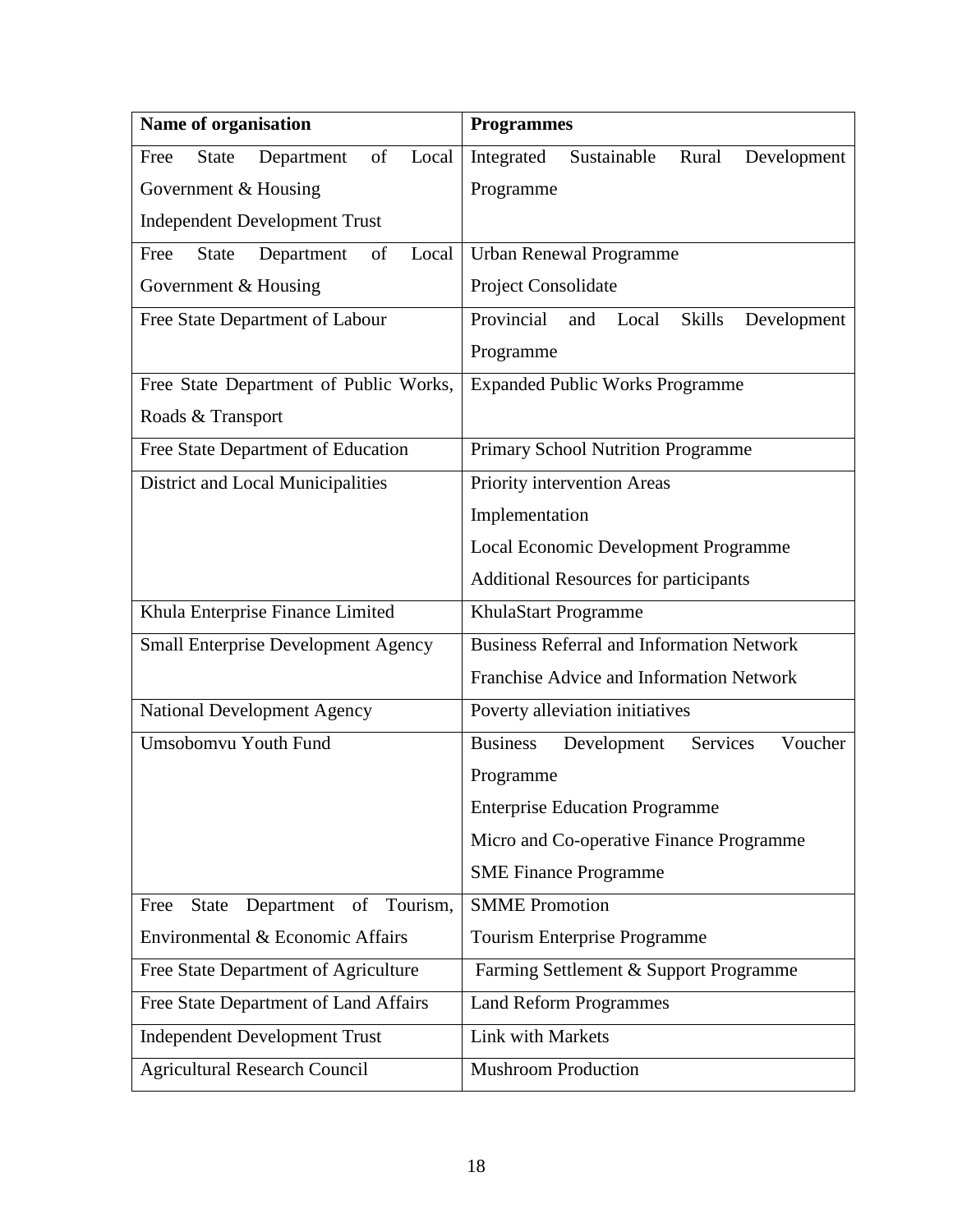## **9. MONITORING AND EVALUATION**

#### **9.1 Monitoring**

Monitoring is **"The continuous observation, collection and analysis of information to ascertain the status of a project**.**"** 

It is a very important process in the life of any project and has three important functions which are the following:

- (i) It helps officials and beneficiaries to make decisions aimed at improving the project.
- (ii) It allows project management to decide what impact the project is having on its intended beneficiaries.
- (iii) It ensures accountability to all parties with a stake in the project's outcome.

## **9.2 Evaluation**

Evaluation is **"The collection of useful information on the basis of which decisions can be taken about feasibility, effectiveness and value of project."**

The role for monitoring and evaluation systems is therefore necessary for the Linking of Grant Recipients to Sustainable Livelihoods. This service would be helpful in identifying problems and facilitating their timely resolution. It is important to note that monitoring and evaluation is costly, however, it is better to spend funds on  $M \& E$  than on programs that in the final analysis are unlikely to have the desired impact.

## **9.3 Objectives of monitoring and evaluation**

The monitoring and evaluation tool of the Department of Social Development is aimed at: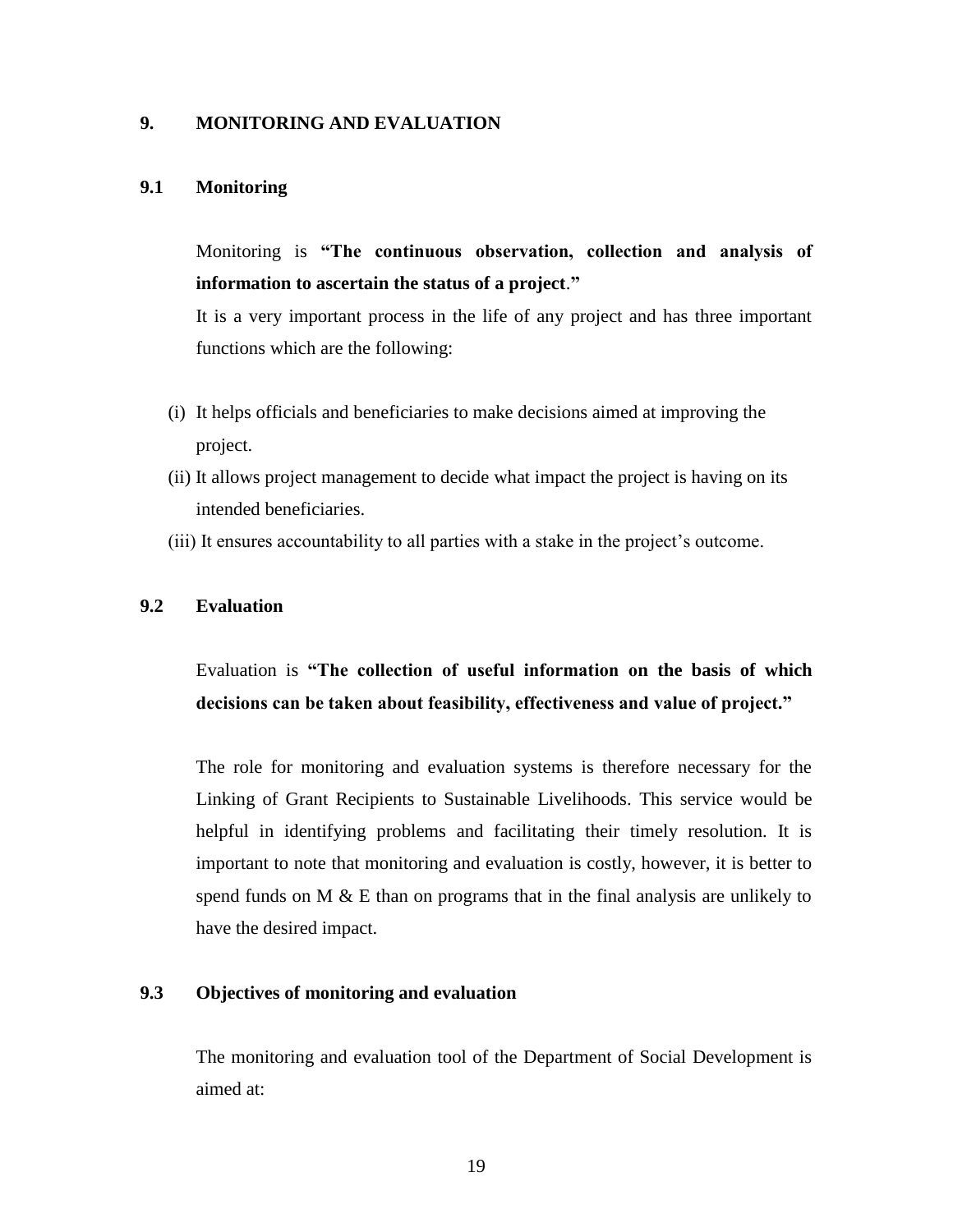- Assisting the Department to assess the use and delivery of project resources (money and material) in accordance with approved operational plan, budget and timetable.
- Assisting the Department to find out about whether its grants and programs were implemented as planned and whether the beneficiaries and Departmental objectives were met or exceeded and why.
- Assisting the Department to assess the achievement of the intended outputs in a timely and cost effective manner.
- Assisting the Department to assess the overall efficiency with which the project is being implemented.
- Assist with giving feedback to beneficiaries to help them improve their performance. In this way monitoring will play an important role in amplifying the impact of the Departmental intervention mechanism.
- Assist the Department with improving its program design as a result of information that is gathered during the monitoring process that indicates best practice.
- Assist the Department to measure its own success in program implementation, policy change and knowledge around Linking of Grant Recipients to Sustainable Livelihoods.
- Assist the Department to assess the feasibility, nature and extent of poverty in specific areas. This will also help a process of needs assessment by the Department that will lead to a strong base for the prioritization of programs for funding.

## **9.4 Different levels of monitoring and methods**

For monitoring and evaluation of the Linking of Grant Recipients to Sustainable Livelihoods to be effective it has to take place at different levels, namely, provincial, district and project.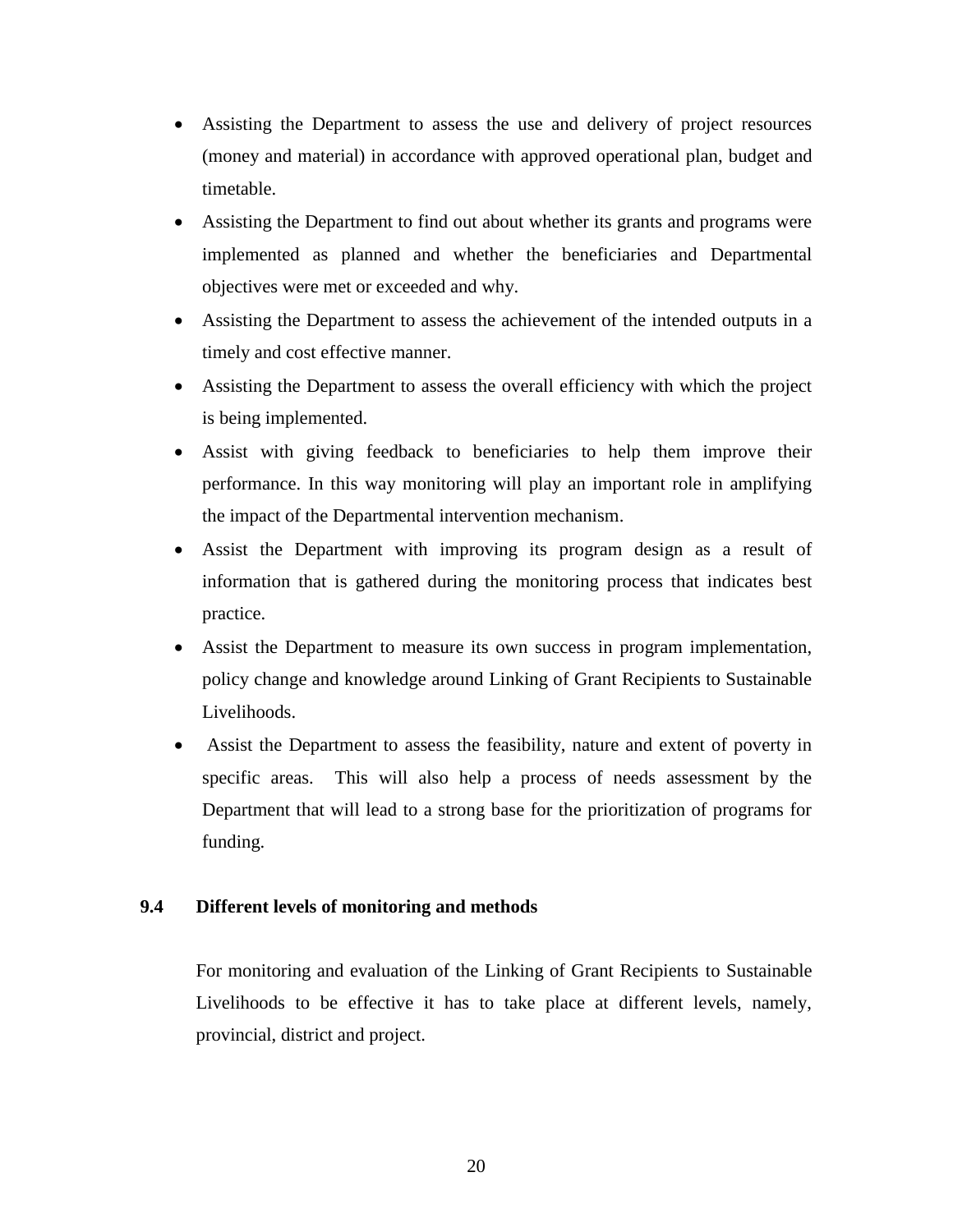| <b>LEVEL</b> | <b>INFORMATION</b>                                                                                                    | M & E METHODS                                                                                                                                                                                    |  |
|--------------|-----------------------------------------------------------------------------------------------------------------------|--------------------------------------------------------------------------------------------------------------------------------------------------------------------------------------------------|--|
|              | <b>REQUIRED</b>                                                                                                       |                                                                                                                                                                                                  |  |
| Provincial   | Program need- the<br>$\bullet$<br>information<br>that<br>indicates<br>why<br>the<br>program was actually<br>developed | Program<br>Pre-<br>$\bullet$<br>The<br>assessment<br>$\overline{\phantom{0}}$<br>that<br>assessment<br>before<br>the<br>comes<br>starts<br>program<br>to<br>determine the need<br>for a program. |  |
|              | Community profiles<br>$\bullet$<br>- Information about<br>the resources of the<br>community                           | Surveys - Collection<br>of information using<br>questionnaires                                                                                                                                   |  |
|              | <b>Baseline</b><br>data<br>Information about the<br>status of the project<br>before<br>implementation.                | Project<br>Pre<br>Assessment<br>Collection<br>of<br>information<br>about<br>the status of project<br>before<br>implementation                                                                    |  |
|              | Progress reports                                                                                                      | Post<br>grant<br>assessment                                                                                                                                                                      |  |
| District     | Community profiles-<br>$\bullet$<br>Information about the<br>resources of the                                         | Surveys - Collection<br>$\bullet$<br>of information using<br>questionnaires                                                                                                                      |  |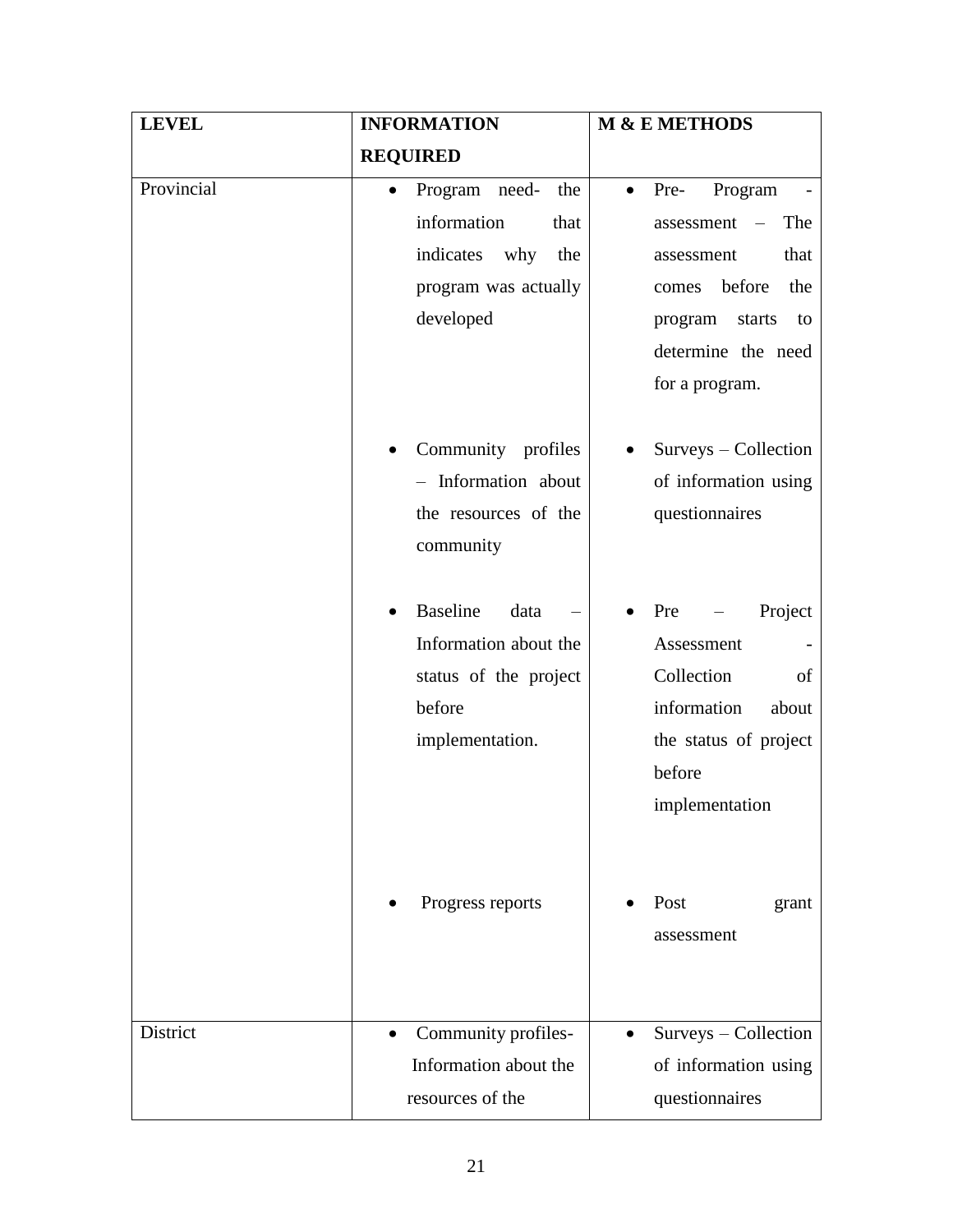|         | community                                                                                                                                                                            |                                                                                                                                                                                                                                        |
|---------|--------------------------------------------------------------------------------------------------------------------------------------------------------------------------------------|----------------------------------------------------------------------------------------------------------------------------------------------------------------------------------------------------------------------------------------|
|         |                                                                                                                                                                                      |                                                                                                                                                                                                                                        |
|         | <b>Baseline</b><br>data<br>Information about the<br>status of the project<br>before<br>implementation.<br>Project<br>status<br>Information<br>on<br>of<br>the<br>progress<br>project | Project<br>Pre<br>Assessment<br>Collection<br>of<br>information<br>about<br>the status of project<br>before<br>implementation<br>Site visits - Physical<br>$\bullet$<br>visits to the place<br>where the project is<br>operating from. |
|         | Project<br>impact-<br>Information<br>on<br>whether the original<br>conditions have been<br>altered or not                                                                            | Post<br>grants<br>assessment<br>Assessment<br>of<br>project to determine<br>the performance of<br>the project.                                                                                                                         |
| Project | Project records                                                                                                                                                                      | Compile<br>project<br>records - To compile<br>and file financial and<br>operational<br>information of<br>the<br>project safely.                                                                                                        |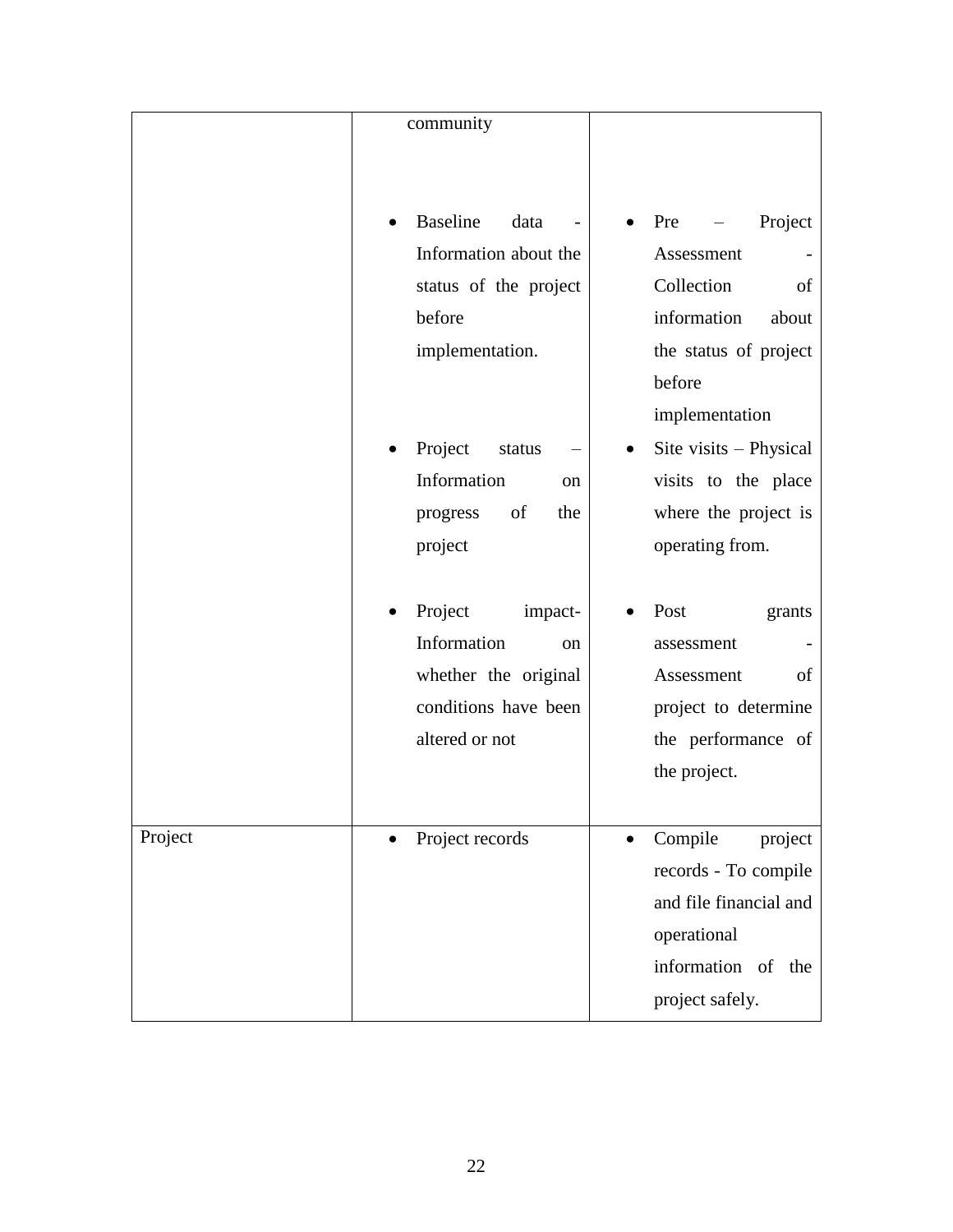## **ACTION PLAN FOR LINKING OF GRANT RECIPIENTS WITH SUSTAINABLE LIVELIHOODS**

| <b>Action/Activities</b>                                                             | Sub-                                                                                                                                                                                                                | <b>Responsibility</b>                                                                                             | <b>Due</b>          | Output                                                                                                                              | <b>Remarks</b> |
|--------------------------------------------------------------------------------------|---------------------------------------------------------------------------------------------------------------------------------------------------------------------------------------------------------------------|-------------------------------------------------------------------------------------------------------------------|---------------------|-------------------------------------------------------------------------------------------------------------------------------------|----------------|
|                                                                                      | <b>Activities</b>                                                                                                                                                                                                   |                                                                                                                   | <b>Date</b>         |                                                                                                                                     |                |
| 1. Identify Towns                                                                    |                                                                                                                                                                                                                     | of<br>Department<br>Social<br>Development:<br>District<br><b>Managers</b><br>Assistant<br>Managers                | 14<br>March<br>2008 | with<br>Towns<br>indigent<br>community<br>members<br>and<br>prioritized<br>by<br>Municipalities<br>are the focus of<br>intervention |                |
| from<br>2. Data<br><b>SASSA</b>                                                      |                                                                                                                                                                                                                     | Municipalities,<br>District<br>Manager:<br><b>SASSA</b>                                                           | 21<br>March<br>2008 | Updated<br>Child<br>Support<br>and<br>Disability Grant<br>recipients<br>is<br>available                                             |                |
| with<br>3. Meet<br>the<br>Municipalities &<br>other Community<br><b>Stakeholders</b> | Agree<br>on<br>wards.<br>Validate<br>of<br>profile<br>DoSD.<br>Check<br>resources<br>municipality<br>can commit.<br>Existing<br>projects within<br>wards, town or<br>area.<br>Data<br>on<br>indigent<br>households. | of<br>Department<br>Social<br>Development<br><b>District Manager</b><br>SASSA District<br>Manager<br>Municipality | 28<br>March<br>2008 | Implementation<br>is inter-sectoral<br>informed<br>and<br>by<br>the<br>Municipality<br>Community<br><b>Based Plans</b>              |                |
| 4. Meeting                                                                           | To<br>asses<br>progress on the<br>implementation<br>plan                                                                                                                                                            | Department<br>of<br>Social<br>Development<br><b>SASSA</b><br>Local<br>Municipalities<br>Department<br>of<br>Local | 08 April<br>2008    | Progress reports<br>on<br>implementation<br>are available                                                                           |                |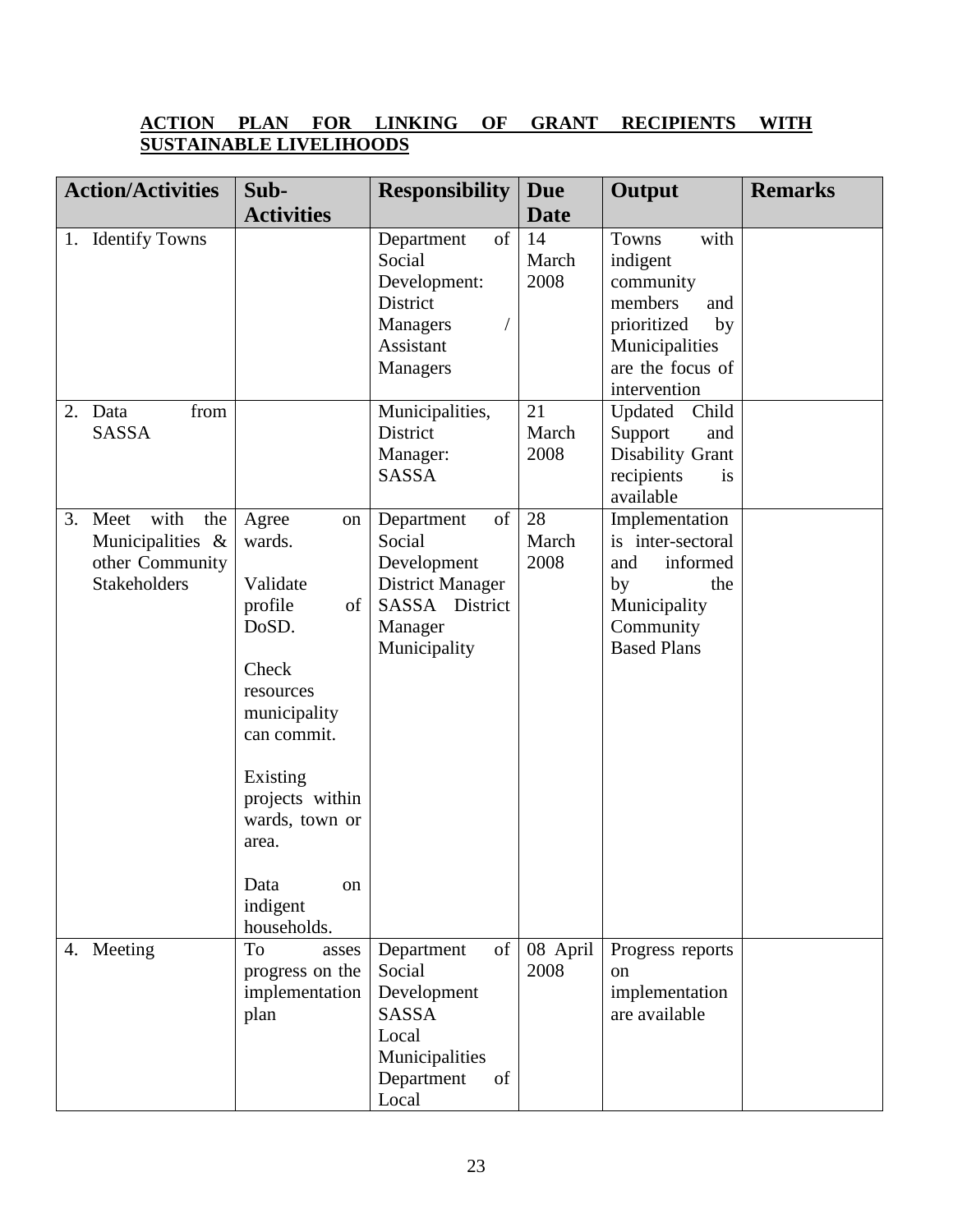|                  |                 | Government and   |          |                                 |  |
|------------------|-----------------|------------------|----------|---------------------------------|--|
|                  |                 | Housing          |          |                                 |  |
|                  |                 | Agricultural     |          |                                 |  |
|                  |                 | Research         |          |                                 |  |
|                  |                 | Council          |          |                                 |  |
| with<br>5. Meet  |                 | <b>SASSA</b>     | 11 April | Community                       |  |
| prospective      |                 | of<br>Department | 2008     | decides<br><sub>on</sub>        |  |
| beneficiaries    |                 | Social           |          | Programmes                      |  |
|                  |                 | Development      |          | and<br>projects                 |  |
|                  |                 | Municipality     |          | that can work                   |  |
|                  |                 |                  |          | for them based                  |  |
|                  |                 |                  |          | local<br>their<br><sub>on</sub> |  |
|                  |                 |                  |          | and<br>resources                |  |
|                  |                 |                  |          | the community                   |  |
|                  |                 |                  |          | strengths                       |  |
| 6. Develop Tools |                 | of<br>Department | 11 April | Profiling<br>and                |  |
|                  |                 | Social           | 2008     | data collection                 |  |
|                  |                 | Development      |          | tools<br>are                    |  |
|                  |                 |                  |          | available                       |  |
| 7. Meeting       | To<br>asses     | of<br>Department | 06 May   | Progress reports                |  |
|                  | progress on the | Social           | 2008     | <sub>on</sub>                   |  |
|                  | implementation  | Development      |          | implementation                  |  |
|                  | plan            | <b>SASSA</b>     |          | are available                   |  |
|                  |                 | Local            |          |                                 |  |
|                  |                 | Municipalities   |          |                                 |  |
|                  |                 | Department<br>of |          |                                 |  |
|                  |                 | Local            |          |                                 |  |
|                  |                 | Government and   |          |                                 |  |
|                  |                 | Housing          |          |                                 |  |
|                  |                 | Agricultural     |          |                                 |  |
|                  |                 | Research         |          |                                 |  |
|                  |                 | Council          |          |                                 |  |
| 8. Household     |                 | Community        | 30 May   | Household                       |  |
| Profile          |                 | Development      | 2008     | profiles in terms               |  |
|                  |                 | Worker           |          | of strengths and                |  |
|                  |                 |                  |          | weaknesses<br>of                |  |
|                  |                 |                  |          | prospective                     |  |
|                  |                 |                  |          | beneficiaries are               |  |
|                  |                 |                  |          | available                       |  |
| 9. Meeting       | To<br>asses     | of<br>Department | 10 June  | Progress reports                |  |
|                  | progress on the | Social           | 2008     | on                              |  |
|                  | implementation  | Development      |          | implementation                  |  |
|                  | plan            | SASSA            |          | are available                   |  |
|                  |                 | Local            |          |                                 |  |
|                  |                 | Municipalities   |          |                                 |  |
|                  |                 | Department<br>of |          |                                 |  |
|                  |                 |                  |          |                                 |  |